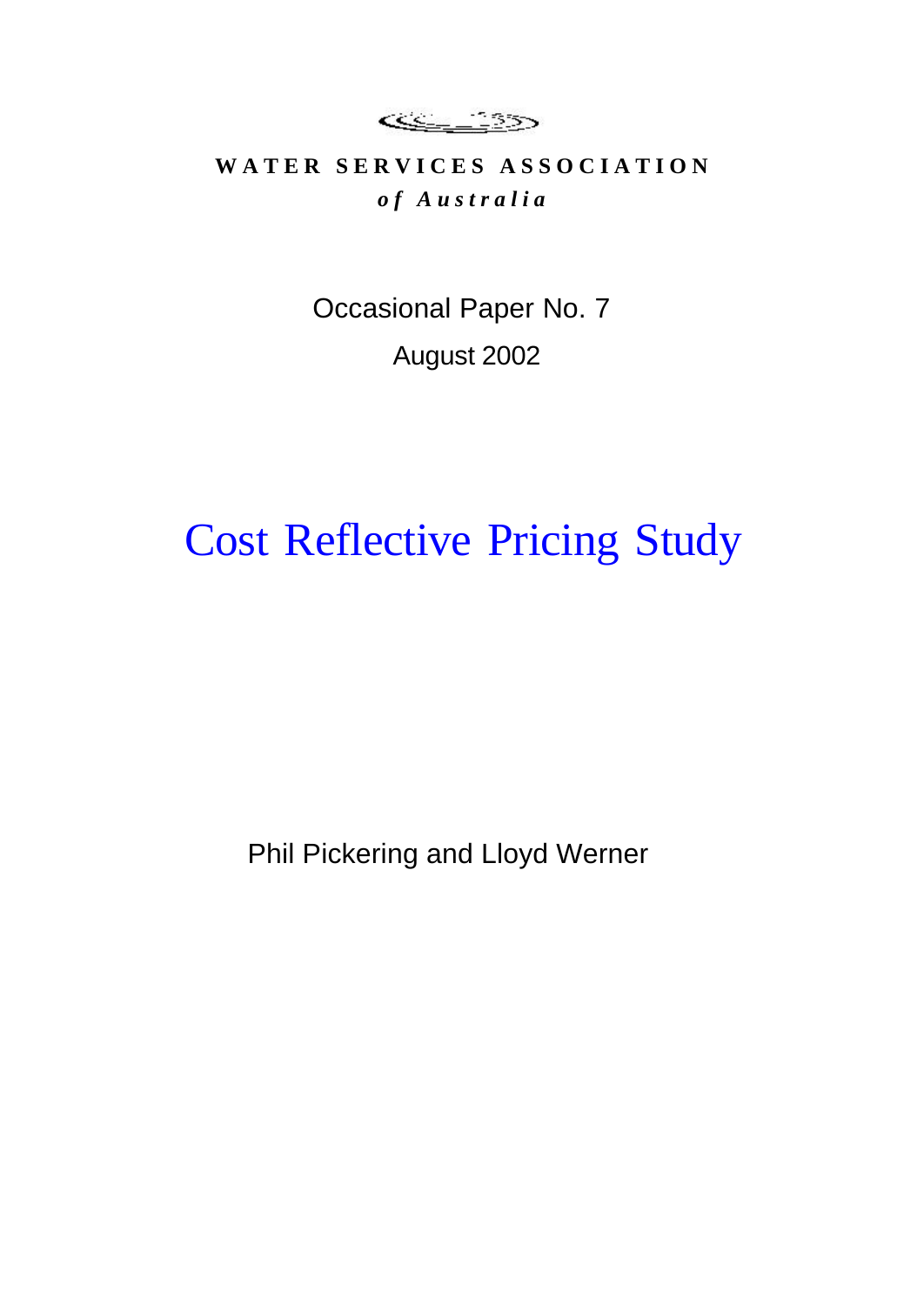### **COPYRIGHT**

This document is copyrighted. Apart from any use as permitted under the Copyright Act 1968, no part of this document may be reproduced or transmitted in any form or by any means, electronically or mechanical, for any purpose, without the express written permission of the Water Services Association of Australia Inc.

© Water Services Association of Australia Inc, 2002 ALL RIGHTS RESERVED

ISBN 1 920760 00 8

### **DISCLAIMER**

This occasional paper is issued by the Water Services Association of Australia Inc. on the understanding that:

- 1. Water Services Association of Australia Inc. and individual contributors are not responsible for the results of any action taken on the basis of information in this occasional paper, nor for any errors or omissions.
- 2. The Water Services Association of Australia Inc and individual contributors disclaim all and any liability to any person in respect of anything, and the consequences of anything, done or omitted to be done by a person in reliance upon the whole or any part of this occasional paper.
- 3. The occasional paper does not purport to be a comprehensive statement and analysis of its subjective matter, and if further expert advice is required, the services of a competent professional should be sought.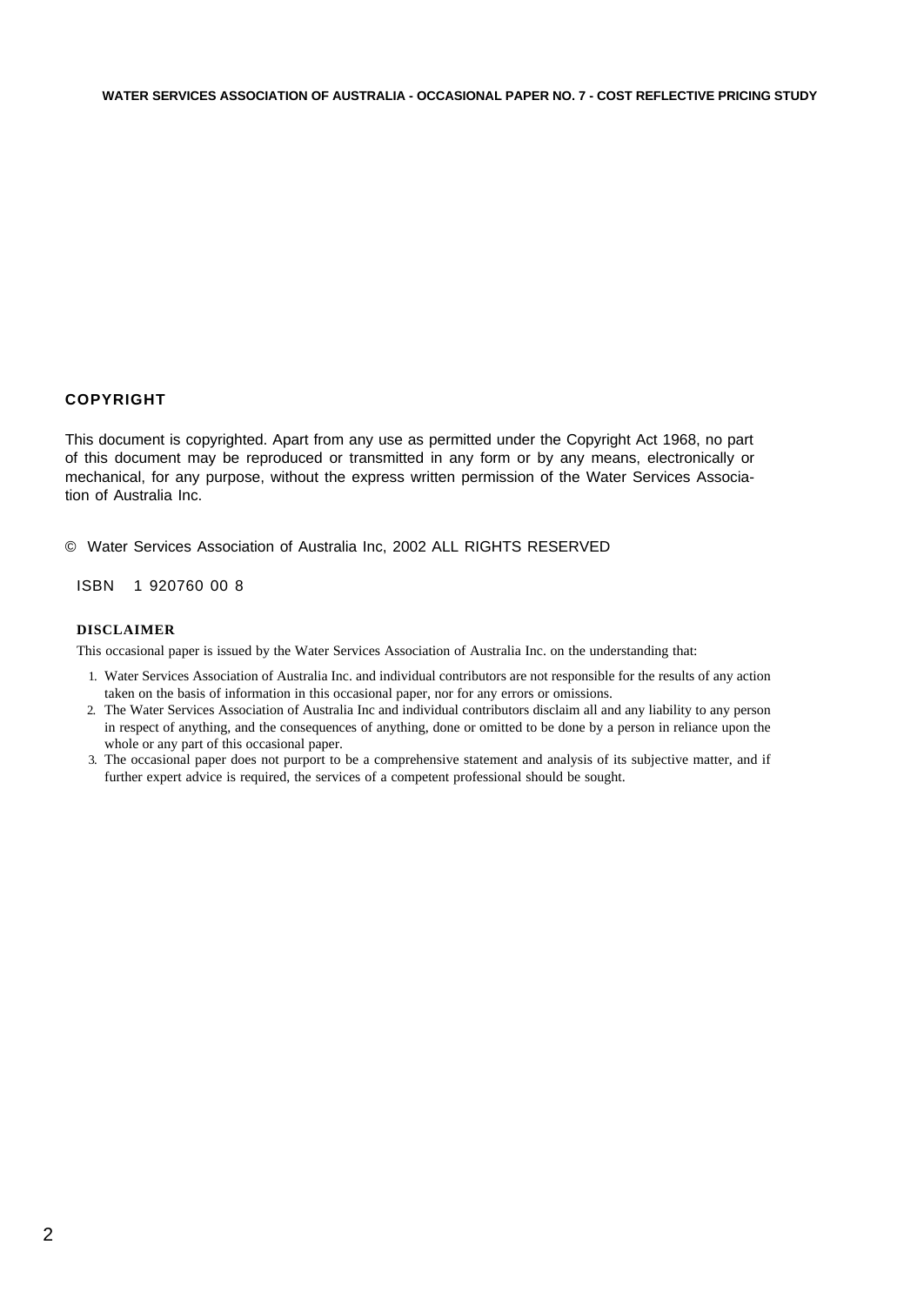# **Contents**

| 13 |
|----|
|    |
|    |
| 18 |
| 19 |
| 20 |
| 21 |
| 23 |
|    |
|    |
|    |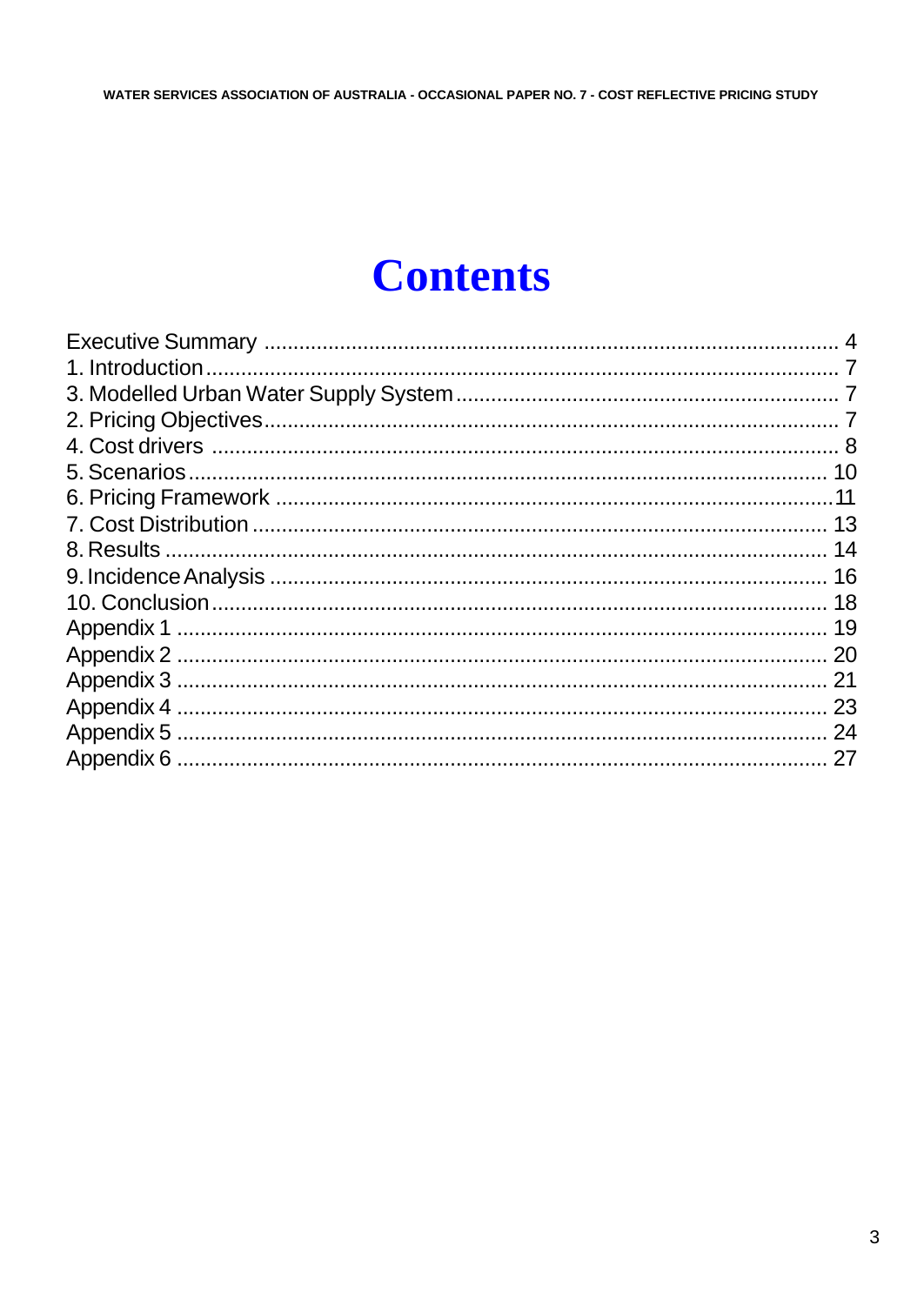## Executive Summary

*Cost based pricing in the water industry has had increased attention in recent years due to corporatisation, economic reform and, to a lesser degree, competition. This study aims to develop a cost reflective pricing methodology for an integrated urban water supply system (based on an actual system). It examines the practical application of this methodology and analyses the impact on actual customers.*

Several scenarios are examined to reflect the alternate methodologies that might be applied if regulators, major customers or the utility were to seek cost based pricing.

Utility pricing decisions are based on a number of sometimes conflicting objectives, including economic efficiency, social obligations, customer perception and ease of administration. These objectives are viewed with different levels of importance by utilities depending on the environment within which they operate. This study, however, is primarily concerned with the economic objective and reflecting the cost of service provision in the price to the consumer.

The pricing system has been modelled based on an actual Australian urban water supply system. The results have been modified, however, to represent other Australian utilities more generally and to protect the commercial confidentiality of the utility supplying the information. The scheme includes three metropolitan regions and two remote towns (one 60km and the other 100km from the metropolitan area).

## Cost drivers

For the modelled scheme, the study found that pipelines accounted for the majority of asset costs (around 70%), with sources, pump stations, tanks and treatment accounting for a further 20%. The remainder was composed of miscellaneous expenditure such as computers, buildings, land and meters. Asset costs, as a whole, represented approximately 70% of the total costs to the organisation (based on an indicative industry cost of capital of 7%).

 Operating costs were comprised of labour, energy, chemicals, materials and other services, although no one category was dominant.

In summary, the major drivers of cost in the modelled system were:

- Bulkwater distribution mains location and peak daily to monthly usage,
- Local mains location, density, peak instantaneous usage,
- Dams annual consumption,
- Bores peak weekly to monthly usage,
- Source trunk mains consumption, peak weekly to monthly usage,
- Treatment peak weekly to monthly usage,
- Labour local asset condition, length of mains,
- Energy and chemicals consumption, and
- Support direct expenditure, number of customers

## Scenarios

Two methods of developing a cost reflective pricing framework include the *conomic price signal approach* and *the proportional distribution approach*.

*Economic price signals:* Sending efficient economic price signals requires linking changes in customer behaviour to actual changes in cost. This effectively means that most consumption, peak, developer, locational and other differential charges are based on future expenditure and requires recognition of past investments as sunk. Sunk costs and costs that do not change with changes in customer behaviour (such as some overheads) are reflected in a fixed charge that is applied in a manner that least distorts consumer behaviour. This has the effect of providing a true signal regarding the change in costs the utility will experience as a result of changes in customer behaviour. (The exception to this is where cost reflective prices have been set in the past and now act to control demand.)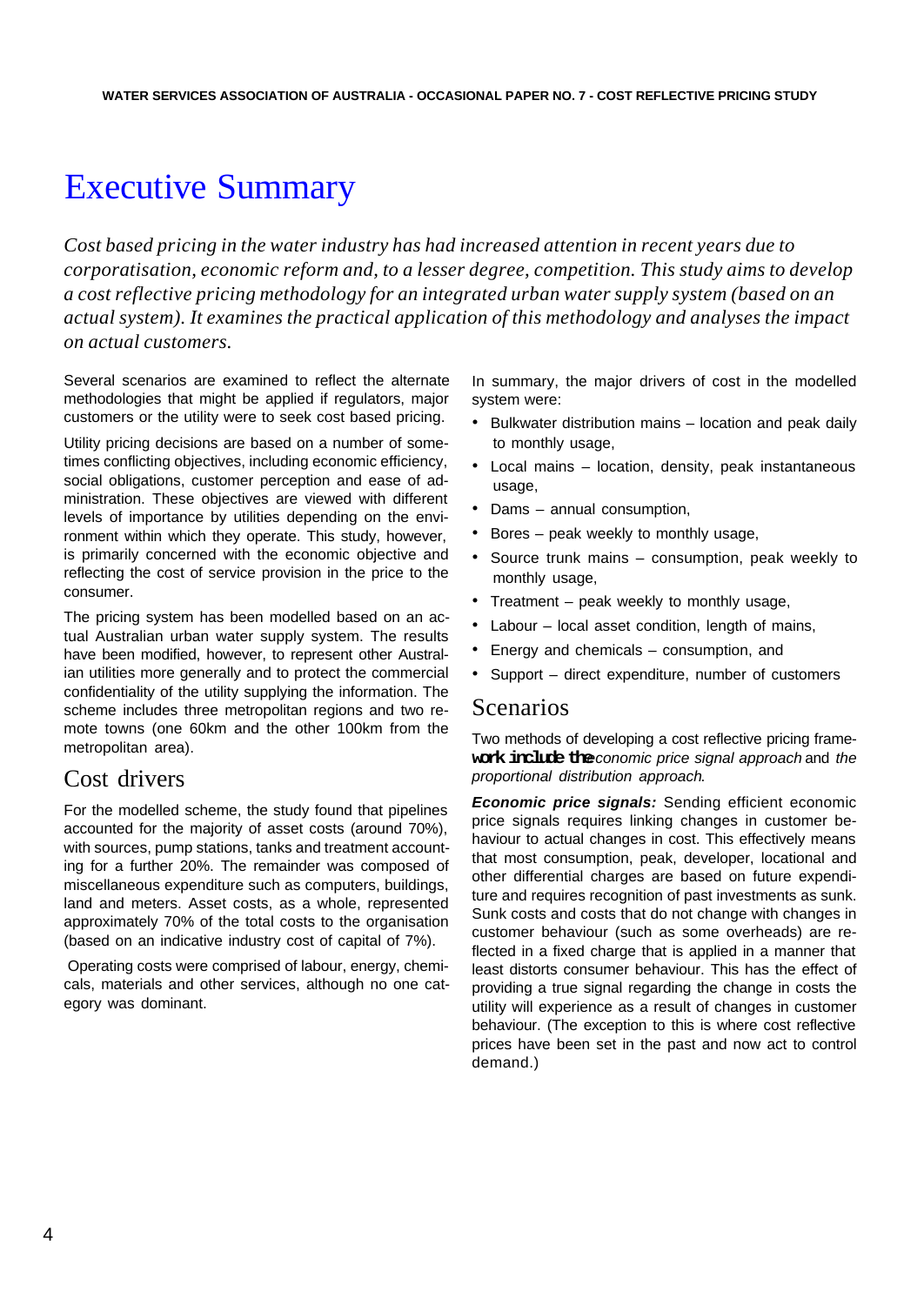*Proportional distribution:* This methodology distributes costs to customers regardless of when or why the asset was constructed. Under this framework, existing assets are allocated to users based on their proportional usage of the asset (based on the appropriate cost driver, such as annual consumption, peak usage, etc). This methodology has the advantages of being intuitively understood by customers, comparatively easy to calculate (compared to the efficient pricing signal approach) and may be seen as an "equitable" distribution of sunk costs. For these reasons it may be favoured by regulators of an access regime.

To represent the range of results these approaches can provide, four scenarios have been developed. These include both the economic price signal approach (Scenarios One to Three) and the proportional distribution approach (Scenario Four).

*Scenario One:* Economic pricing for a new development on the outskirts of an existing scheme. The development uses a combination of existing assets and new assets.

*Scenario Two:* Economic pricing for a developed area within an existing scheme. The development primarily relies on existing assets.

*Scenario Three:* Economic pricing for a new scheme. The development relies exclusively on newly constructed assets. This approach also closely reflects the proportional distribution of assets within an existing scheme.

*Scenario Four:* Existing assets are apportioned to consumers on the basis of usage, and customers pay a capacity charge for a defined peak requirement.

## Results

A summary of the results is presented in the tables below.

|                       | <b>Off Peak</b> | On Peak       | <b>Fixed</b>         | <b>Developer</b> |
|-----------------------|-----------------|---------------|----------------------|------------------|
| Location              | (Mar to Dec)    | (Jan to Feb)  | Annual<br>Charge per | Charge           |
|                       | Per kL          | Per kL        |                      | Per kL/day       |
| <b>Scenario One</b>   |                 |               |                      |                  |
| Metro Areas           | $0.34 - 0.36$   | $1.28 - 1.75$ | 128                  | 170-274          |
| Towns                 | $0.42 - 0.43$   | $2.63 - 3.87$ | 128                  | 877-1,936        |
| <b>Scenario Two</b>   |                 |               |                      |                  |
| Metro Areas           | $0.34 - 0.36$   | $0.79 - 0.82$ | 273                  | <b>NA</b>        |
| Towns                 | $0.42 - 0.43$   | $1.98 - 3.43$ | 273                  | <b>NA</b>        |
| <b>Scenario Three</b> |                 |               |                      |                  |
| Metro Areas           | $0.34 - 0.36$   | $2.04 - 2.72$ | 2                    | 612-1,177        |
| Towns                 | $0.42 - 0.43$   | $3.51 - 5.46$ | 2                    | 1,442-3,150      |

### **Efficient Pricing Approach**

### **Proportional distribution of costs**

| Location    | <b>Consumption</b><br>Per kL | <b>Fixed</b><br>Annual<br><b>Charge Per</b><br>Customer* | Annual<br>Capacity<br><b>Charge Per</b><br>kL/day |
|-------------|------------------------------|----------------------------------------------------------|---------------------------------------------------|
| Metro Areas | $0.29 - 0.30$                | 55                                                       | $106 - 150$                                       |
| Towns       | $0.37 - 0.38$                | 55                                                       | 164 - 329                                         |

\* The fixed annual charge may be varied between customers based on the size and administrative requirements of servicing the customer. Major customers may have a significantly higher fixed charge based on higher business development, customer account management and legal requirements.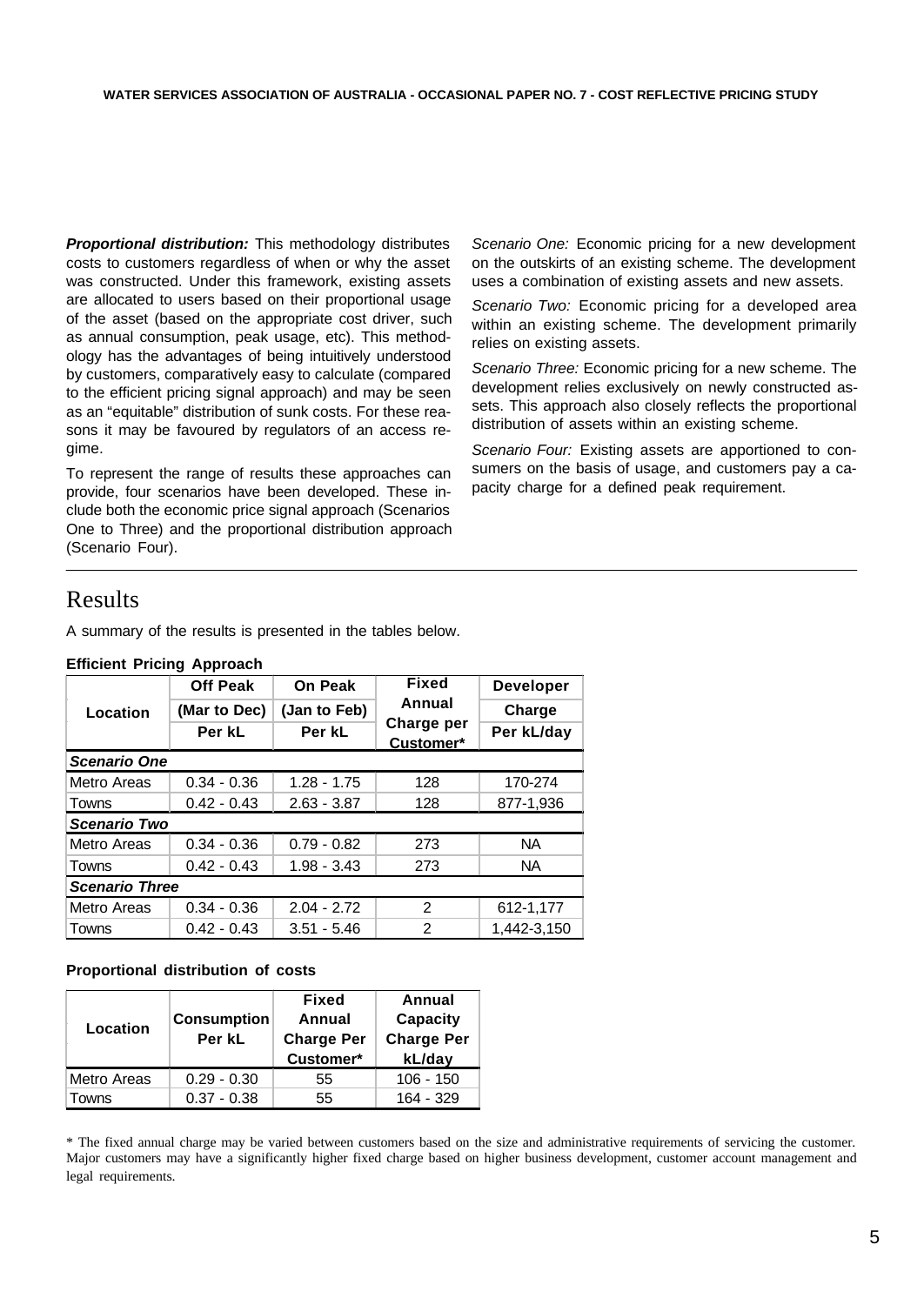## Incidence Analysis

## Conclusion

Cost reflective pricing based on the modelled scheme would produce a significant shift in charges from the central metropolitan area to the non-metropolitan towns and areas supplied by the scheme. A "typical" metropolitan residential customer would see a drop in total charges of around 30%, while non-metropolitan areas would see an average increase of 30-50% under most of the proposed scenarios.

In addition, residential customers would see an increase in their annual bill due to peak charging, while commercial customers with relatively low peaks would see an additional fall of around 20%.

The peak charge would increase the average annual bill to most customers, although the upfront developer charge and fixed annual charge would be significantly lower.

Implementing cost based prices in the modelled scheme would require a major change in charges and a significant re-balancing between fixed, volumetric and developer charges.

In general, the costs of servicing individual customers will vary according to:

- location,
- peaking factors, and
- total volume consumed.

Economic prices require variable charges to reflect the change in cost to the utility as a result of changes in demand. That is, prices should reflect the future costs required rather than costs already incurred (sunk costs). A clear economic signal about the cost of servicing the customer is not reflected by a proportional distribution of existing assets, although this approach is simpler and may avoid significant price shocks for some customers.

While opportunities will exist for some customers to reduce their charges under a cost reflective pricing system, the increase to some customers may be of concern to Government. However, without cost reflective prices, competition could result in "cherry picking" in overpriced areas with no corresponding reduction in costs to the utility.

Peak pricing does lead to significant price differentials between customers. However, a surprising result was that, due the economies of scale in laying large mains and the minimum sizing for firefighting requirements, the savings from peak pricing were significantly less than anticipated<sup>1</sup>.

While the results of this exercise were specific to the scheme examined, the model and cost driver methodology are transferable to other areas but require the use of local cost and demand data.

<sup>1</sup> While peak prices appear high in some instances, they reflect a relatively small volume of consumption and therefore a correspondingly low cost.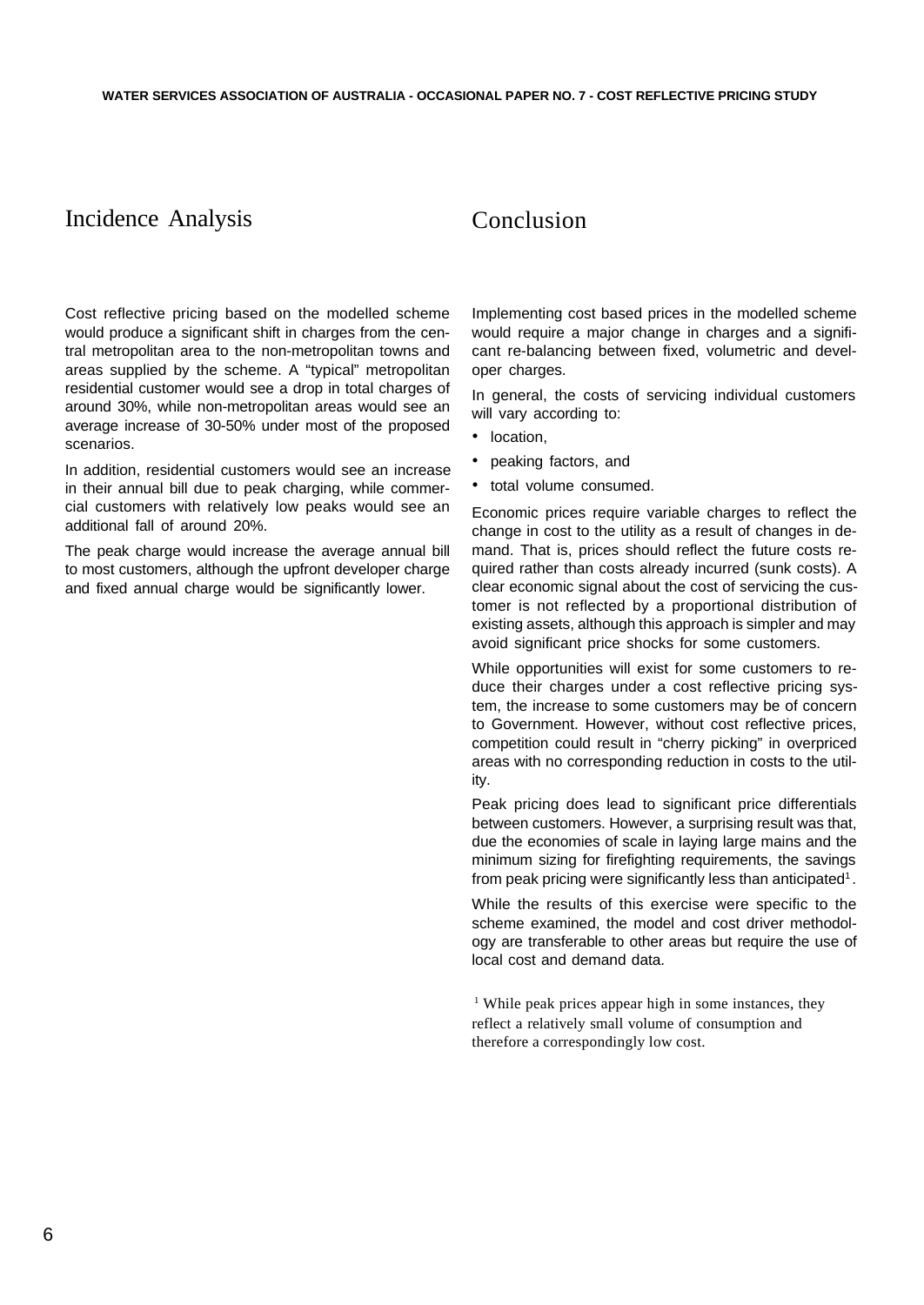## 1. Introduction

Cost based pricing in the water industry has had increased attention in recent years due to corporatisation, economic reform and, to a lesser degree, competition. This study aims to develop a cost reflective pricing methodology for an integrated urban water supply system (based on an actual system). It examines the practical application of this methodology and analyses the impact on actual customers.

Several scenarios are examined to reflect the alternate methodologies that might be applied if regulators, major customers or the utility were to seek cost based pricing.

# 2. Pricing Objectives

Utility pricing decisions are based on a number of sometimes conflicting objectives, including:

- economic efficiency,
- fulfilling social obligations,
- maintaining adequate levels of revenue,
- managing customer perceptions of equity and value for money,
- ease of administration,
- price stability over time, and
- avoiding "cherry picking".

These objectives are viewed with different levels of importance by utilities depending on the environment within which they operate. This study, however, is primarily concerned with the economic objective and reflecting the cost of service provision in the price to the consumer.

## 3. Modelled Urban Water Supply System

The pricing system has been modelled based on an actual Australian urban water supply system. The results have been modified, however, to represent other Australian utilities more generally and to protect the commercial confidentiality of the utility supplying the information.

The scheme is represented diagrammatically below:

The scheme is divided into 7 locations:

- 1. Metropolitan Area 1 (MA1)
- 2. Metropolitan Area 2 (MA2)
- 3. Metropolitan Area 3 (MA3)
- 4. Satellite Area 1 (SA1): Includes small towns and rural areas
- 5. Satellite Town 1 (ST1): 60 km from Metropolitan Area
- 6. Satellite Area 2 (SA2): Includes small towns and rural areas
- 7. Satellite Town 2 (ST2): 100km from Metropolitan Area

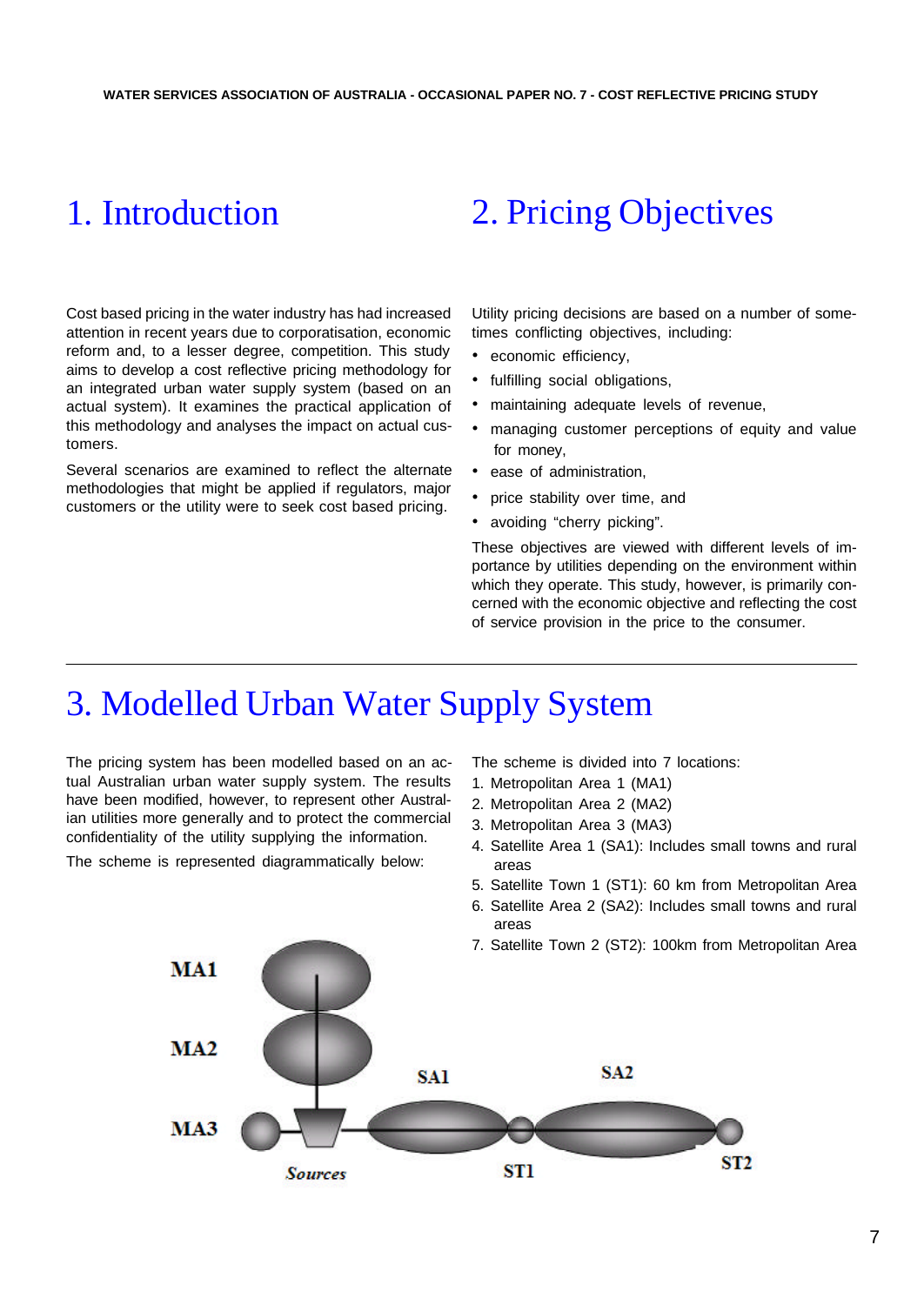# 4. Cost drivers

After examining detailed asset and operating cost information, the project team established that the utilities costs were broken into the following categories:

## Capital

|--|--|--|

- Sources, pump stations, tanks, treatment ....... 20%
- Miscellaneous: Including computers,
- buildings, land, meters etc ............................. 10%

## Operating

| • Chemicals and materials  15%        |  |
|---------------------------------------|--|
| • Other (incl external services)  35% |  |

Capital costs represented approximately 70% of the organisation's total costs (based on an indicative industry cost of capital of 7%), while operating and support costs form the remaining 30%.

The cost drivers of the most influential costs were then examined individually, as detailed below. It should be noted that cost drivers will be specific to each scheme and should be reviewed for those circumstances.

## **Capital Costs**

A full listing of cost drivers is detailed in Appendix One, however the main drivers are described in more detail below.

### **Bulkwater Distribution Mains**

The cost of large trunk mains is predominantly determined by the distance between sources and consumers. For the modelled scheme, existing sources are substantially at capacity and increasing consumption will require the development of sources increasingly further from the metropolitan area.

In addition, the cost is also determined by the capacity of the storage into which the trunk main feeds. As this is typically between one day and one month's storage, the mains will be sized for corresponding peak usage. Due to the economies of scale in laying pipe, the cost does not increase proportionally with peak requirements.

### **Local Mains**

Within urban areas, the cost of local street pipes is predominantly determined by density, lot frontage and peak instantaneous requirements. Housing density and lot frontage affects the length of main required for each lot while peak instantaneous requirements will determine the size of pipe required. However, due to the economies of scale in laying pipe, the cost does not increase proportionally with peak requirements.

The cost of larger distribution pipes will be affected by the distance from the feed source (eg trunk mains) rather than specific lot frontages.

#### **Source Assets**

The modelled scheme contains a combination of dams and borefields.

The predominant driver of dams is annual consumption, while the number of bores required is driven by peak usage – often between peak week and peak month depending on the storage available. However, the annual extraction available from both borefields and dams is limited by the sustainable annual yield. Therefore, higher levels of annual consumption require the development of new sources further afield, which in turn affects the length of trunk mains required to transport that water. (Based on a long run forecast of costs for the system modelled, new trunk mains have been estimated to cost approximately 50% more than existing mains.)

The cost of trunk mains will also be affected by peak and seasonal use, depending on available storage.

#### **Treatment**

The downstream storage will determine the exposure of the system to peak usage, which in turn will affect the scale of the plant required. In general this will be between peak week and peak month requirements.

Customer and regulatory requirements (such as National Health and Medical Research Centre guidelines), and the quality of available sources will ultimately determine the cost of treatment. Common forms of treatment include disinfection, fluoridation and iron removal. However, as these requirements are applied system wide and cannot be modified for individual customers, the pricing system distributes the costs involved based on the relevant cost drivers (for example, peak usage for capital components and annual consumption for chemicals).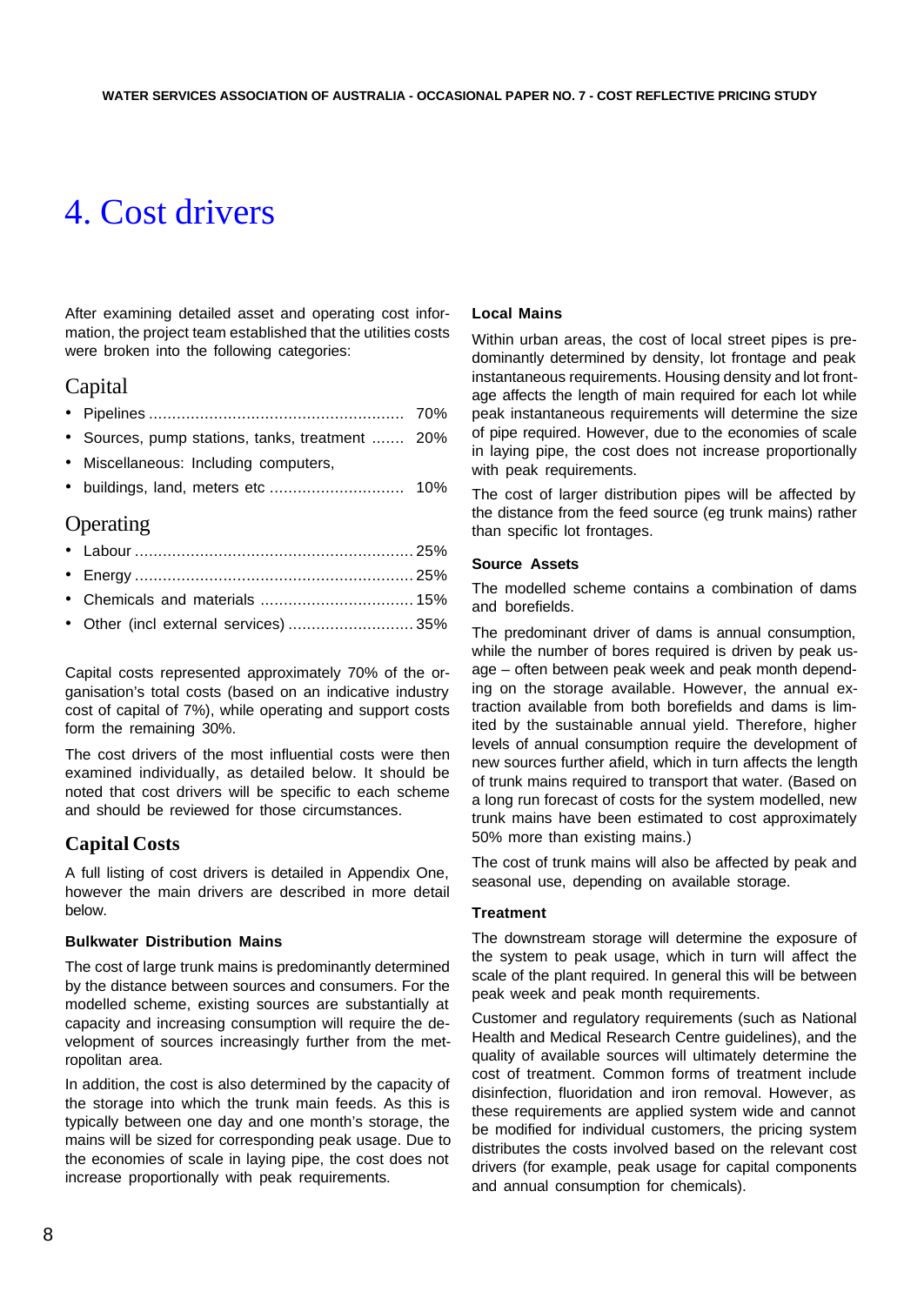**4. Cost Drivers** *Continued*

## **Operation and Maintenance Costs**

#### **Labour**

Labour cost is incurred for water monitoring and maintenance. The major cost drivers are asset condition, length of main per service, and remoteness. In the modelled scheme, labour costs are essentially fixed, although may be allocated to specific locations.

### **Energy**

Energy is an operating cost predominantly associated with pumping. In general, it is proportional to consumption, although there may be variations in costs associated with the tariff structure of the electricity utility.

#### **Chemicals**

The cost of chemicals is also related to the volume of water consumed. In addition, the type of source and the quality of water determine the extent of the chemicals required.

### **Support Costs**

Support costs can be separated into the major sub-categories of operational and non-operational support. Operational support will generally be driven by the level of activity and therefore (simplistically) by the level of expenditure incurred by each scheme. Non-operational support (such as customer service) may be related to drivers such as the number of customers in each scheme.

## **SUMMARY**

In summary, the major cost drivers include:

*Bulkwater distribution mains* – location and peak daily to monthly usage

*Local mains* – location, density, peak instantaneous usage

*Dams* – annual consumption

*Bores* – peak weekly to monthly usage

*Source trunk mains* – consumption, peak weekly to monthly usage

*Treatment* – peak weekly to monthly usage

*Labour* – local asset condition, length of mains

*Energy and chemicals* – consumption

*Support* – direct expenditure, number of customers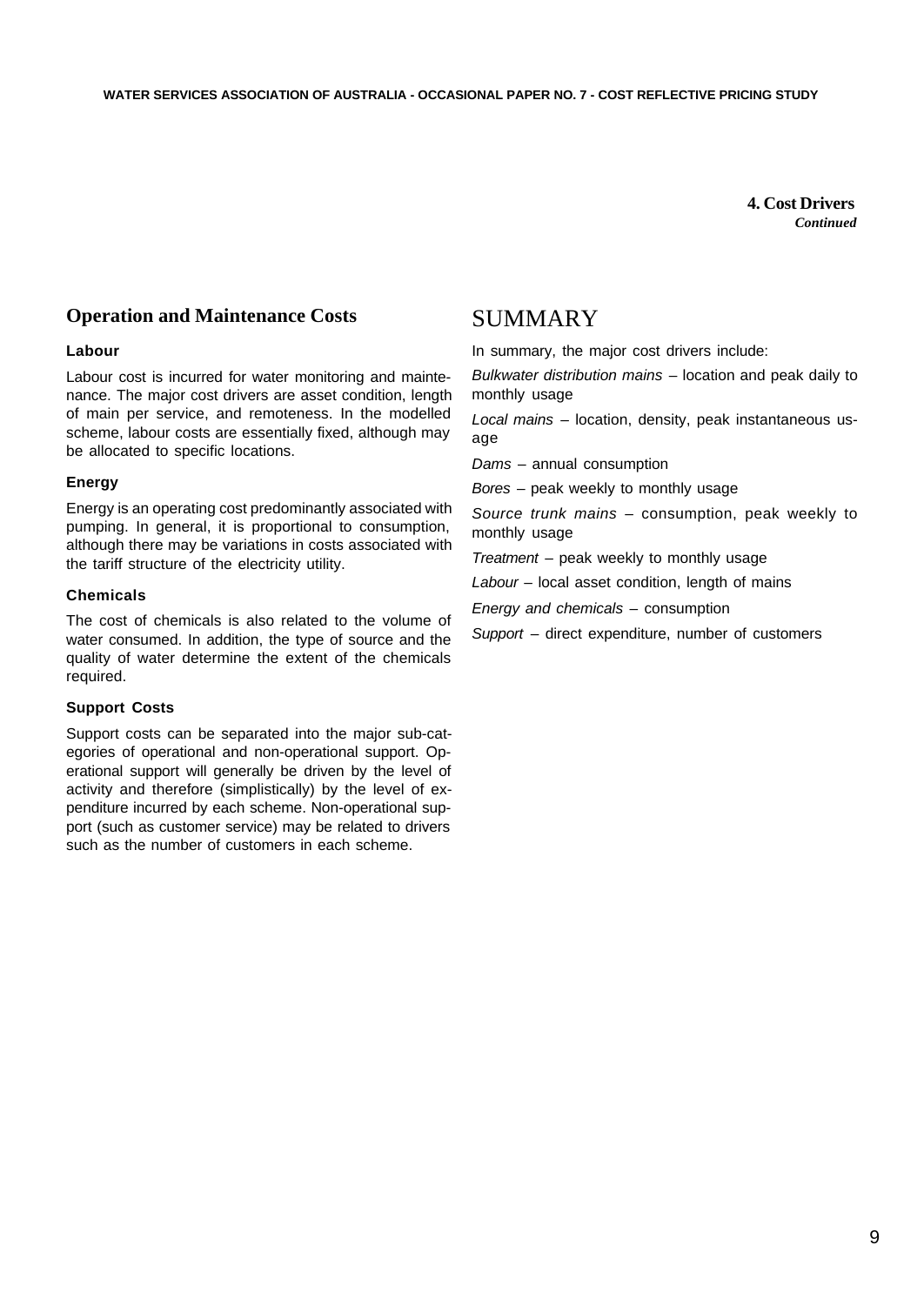## 5. Scenarios

*Two methods of developing a cost reflective pricing framework include the proportional* distribution approach *and the* economic price signal approach*.*

**Proportional distribution:** This methodology distributes costs to customers regardless of when or why the asset was constructed. Under this framework, existing assets are allocated to users based on their proportional usage of the asset (based on the appropriate cost driver, such as annual consumption, peak usage, etc). This methodology has the advantages of being intuitively understood by customers, comparatively easy to calculate (compared to the efficient pricing signal approach) and may be seen as an "equitable" distribution of sunk costs. For these reasons it may be favoured by regulators of an access regime.

*Economic price signals:* Sending efficient economic price signals requires linking changes in customer behaviour to actual changes in cost. This effectively means that most consumption, peak, developer, locational and other differential charges are based on future expenditure and requires recognition of past investments as sunk. Sunk costs and costs that do not change with changes in customer behaviour (such as some overheads) are reflected in a fixed charge that is applied in a manner that least distorts consumer behaviour. This has the effect of providing a true signal regarding the change in costs the utility will experience as result of changes in customer behaviour. (The exception to this is where cost reflective prices have been set in the past and now act to control demand.)

To represent the range of results these approaches can provide, four scenarios have been developed. These include both the economic price signal approach (Scenarios One to Three) and the proportional distribution approach (Scenario Four).

**Scenario One:** This scenario assumes the economic price signal approach will be applied to a new development occurring on the outskirts of an established scheme.

**Scenario Two:** Similar to Scenario One, except the pricing relates to existing consumers within an established scheme. In this case, many assets (particularly pipework) have already been installed to meet long term demand, and changes in customer behaviour will have a lesser impact on costs than the other scenarios (hence the variable charges are correspondingly lower and fixed charge higher).

**Scenario Three:** This scenario represents an entirely new scheme. As no assets have yet been constructed in this scenario, all costs are considered marginal. This scenario will therefore present the highest variable charges and lowest fixed charge. As all asset costs are marginal and therefore fully distributed based on usage, this approach also closely reflects the proportional distribution approach for an existing scheme.

**Scenario Four:** The final scenario allocates costs based on usage. For assets related to peak usage, an annual capacity charge is applied and for assets and operating costs related to consumption a volumetric charge is applied. The predominant difference between this and the previous scenario is the access style arrangement of paying a fixed fee for a defined peak requirement.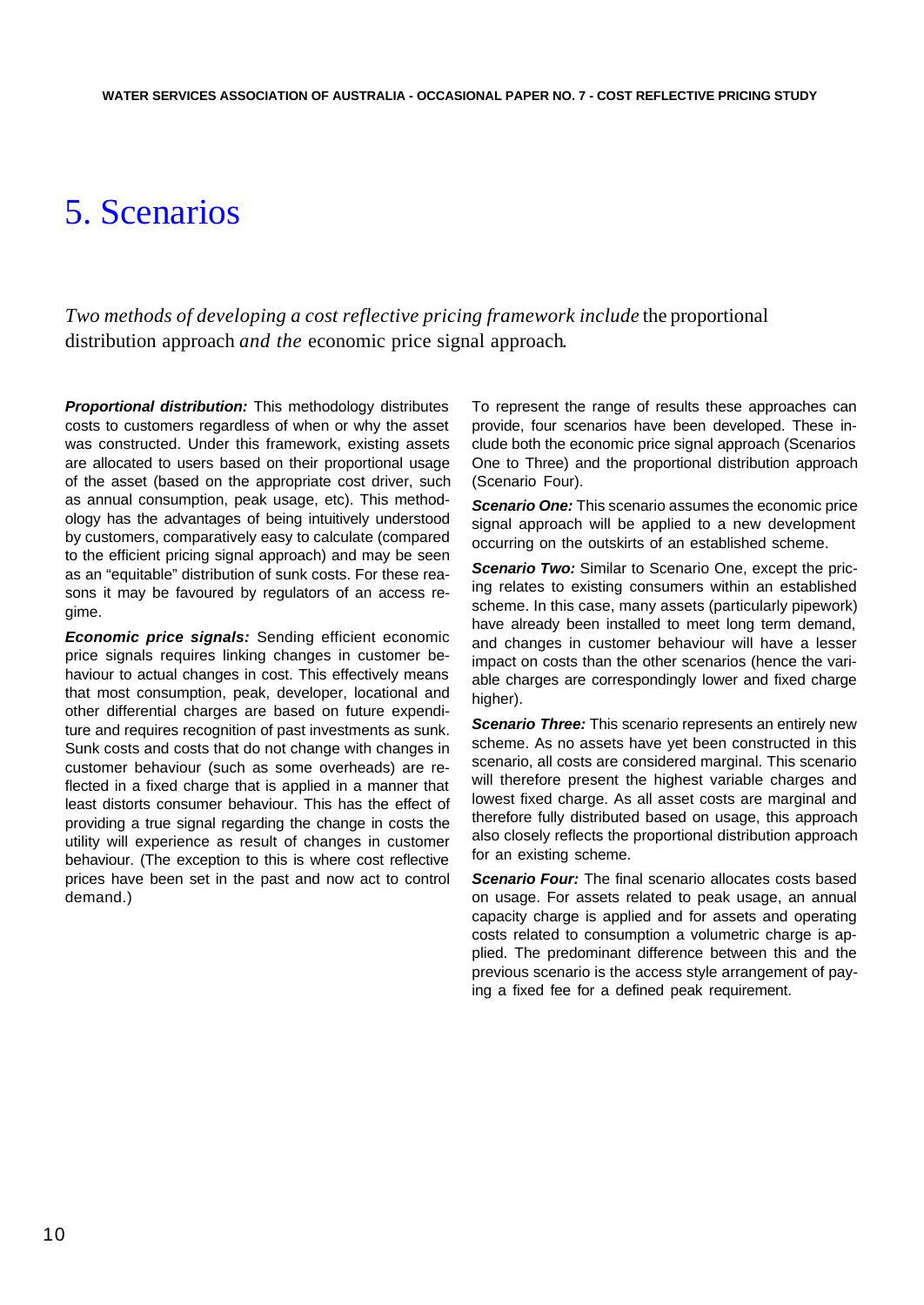# 6. Pricing Framework

Appendix Two presents a diagrammatic representation of the proposed pricing system for Scenarios One to Three (the economic price approach). The total revenue recovered by the system is composed of variable charges (annual consumption, peak consumption and developer charges) and fixed annual charges. The variable charges relate to long run marginal costs that may be influenced by changes in customer behaviour. The fixed charge comprises the balance to achieve revenue neutrality between the existing and proposed system.

The **variable charges** are divided between:

- *Annual consumption charges* annual consumption drives the cost of dams, source trunk mains and direct operating costs such as energy and chemicals. To reflect the long run marginal cost, the present value of future expenditure has been divided by the present value of volumes to produce a cost per kilolitre.
- *Peak charges* these relate to the long run marginal cost of "adding" capacity to supply peak requirements. Strictly speaking, various asset groups are affected by different peaks (from peak instantaneous to peak month), but to avoid a myriad of charges only the most influential peak – peak summer use (January and February) – has been used as the basis for charging consumers. To calculate these charges the long run marginal cost of increasing the capacity of bores, pipelines, pump stations, treatment plants and storages is divided by the present value of the corresponding additional January/February consumption.

In many cases the economies of scale in laying large mains and the minimum size for firefighting requirements can result in a relatively low cost of meeting peak demand. However, larger savings could be anticipated in jurisdictions where outdoor demand is more responsive to price changes. That is, where demand is more elastic.

For more detail on calculating peak charges see Appendix Three.

*Developer charges* – most costs, other than pipelines, are upgraded in stages and the long run marginal cost can therefore generally be influenced by consumers. Pipelines, on the other hand, are generally sized for ultimate capacity and therefore are relatively unaffected by annual variations in consumer behaviour. As an important pricing signal to the developer about the unavoidable cost of developing in a particular location, the developer charge has therefore been determined based on the present value cost of pipeline assets (for all demand other than the January-February peak) divided by the present value of peak day demand.

For more detail on calculating developer charges see Appendix Four.

*Reticulation* – small pipelines within a developers' land boundary are most easily designed and constructed by the developer. Funding the reticulation works also provides the developer with the most immediate pricing signal. For this exercise, almost all of the cost of reticulation is borne by the developer, apart from a very small percentage (less than 1%) related to peak costs (see Appendix Three), which is incorporated in the peak summer charge.

The **fixed annual charge** is the final balancing charge, which accounts for maintenance, support and sunk costs and is adjusted to achieve overall revenue neutrality.

For **Scenario Four** (the proportional distribution approach) the charges are derived from a proportional distribution of expenditure based on usage. As such the charges include a consumption charge, a fixed annual charge and the cost of reticulation.

*Annual consumption charges* - based on the annualised cost of existing dams, source trunk mains and operating expenditure divided by total annual consumption.

*Fixed annual charge* - based on administrative and other fixed annual costs.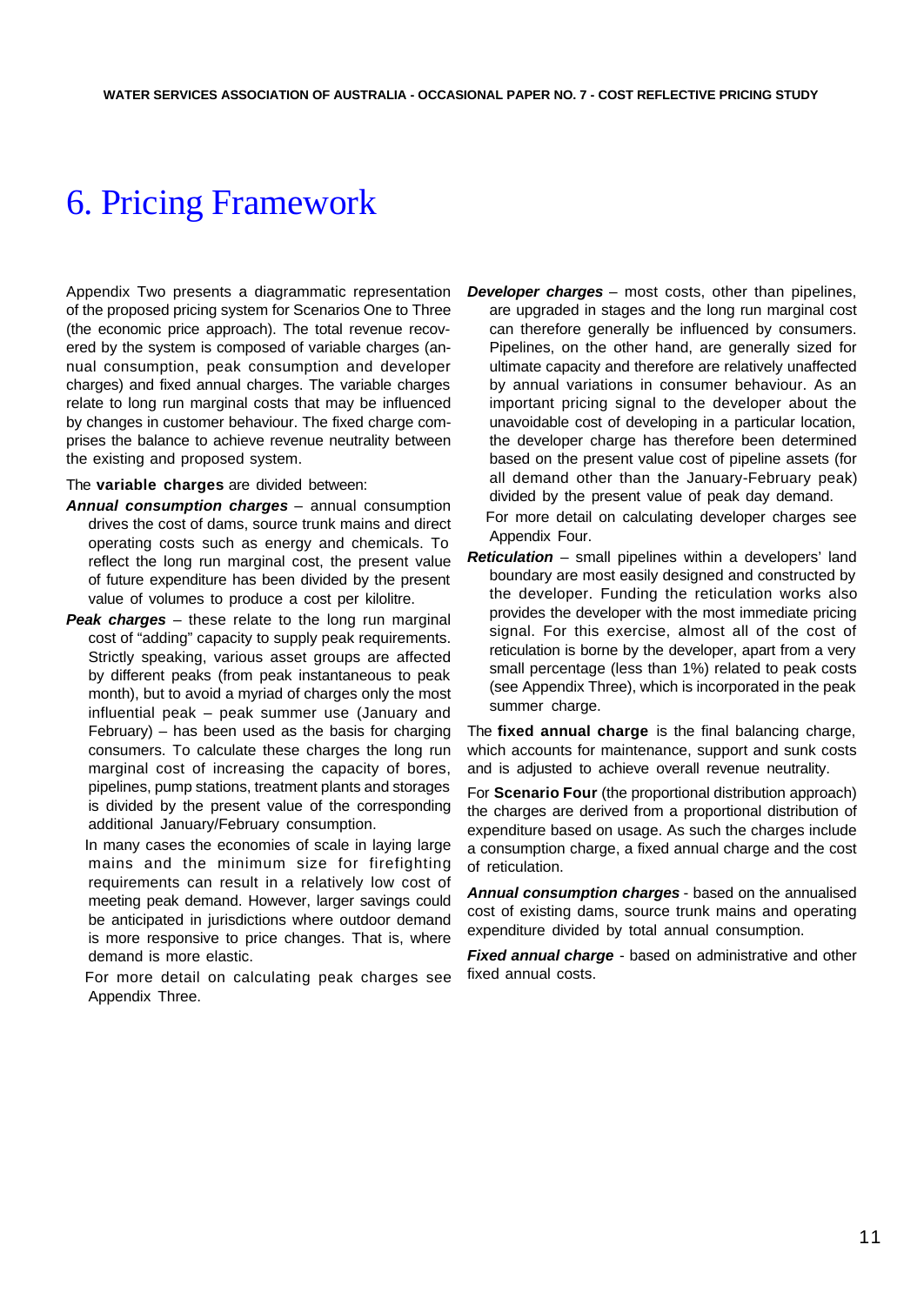### **6. Pricing Framework**

*Continued*

**Capacity charge** - based on peak capacity requirements Reticulation - based on cost of reticulation divided by the and calculated as the cost of peak driven assets (such as distribution mains, pump stations and short term storage) divided by the total capacity of the system in each area (to reflect a typical access arrangement this charge encompasses the costs of both the developer charge and the peak charge of the previous scenarios). This charge may either be levied as an annual or upfront charge.

capacity (in most access arrangements, this will be redundant as the customer will provide their own reticulation).

In summary, the items included within each charge are:

| Annual<br>Consumption<br>Charge   | Peak<br><b>Summer</b><br>Charge                               | <b>Developer</b><br>Charge                            | Capacity<br>Charge<br>(Scenario 4) | <b>Reticulation</b> | Fixed<br>Annual<br>Charge |
|-----------------------------------|---------------------------------------------------------------|-------------------------------------------------------|------------------------------------|---------------------|---------------------------|
|                                   | (Scenario 1<br>to $3)$                                        | (Scenario 1<br>to $3)$                                |                                    |                     |                           |
| Dams and<br>source trunk<br>mains | <b>Distribution</b><br>and local<br>mains - peak<br>component | <b>Distribution</b><br>mains -<br>"base"<br>component | <b>Distribution</b><br>mains       | "base"<br>component | Local mains - Maintenance |
| Energy                            | <b>Bores</b>                                                  |                                                       | <b>Bores</b>                       |                     | Support<br>costs          |
| Chemicals                         | Pump<br>Stations,<br>Storage,                                 |                                                       | Pump<br>Stations.<br>Storage,      |                     | "Balancing"<br>charge     |
|                                   | Treatment<br>Plants                                           |                                                       | Treatment<br><b>Plants</b>         |                     |                           |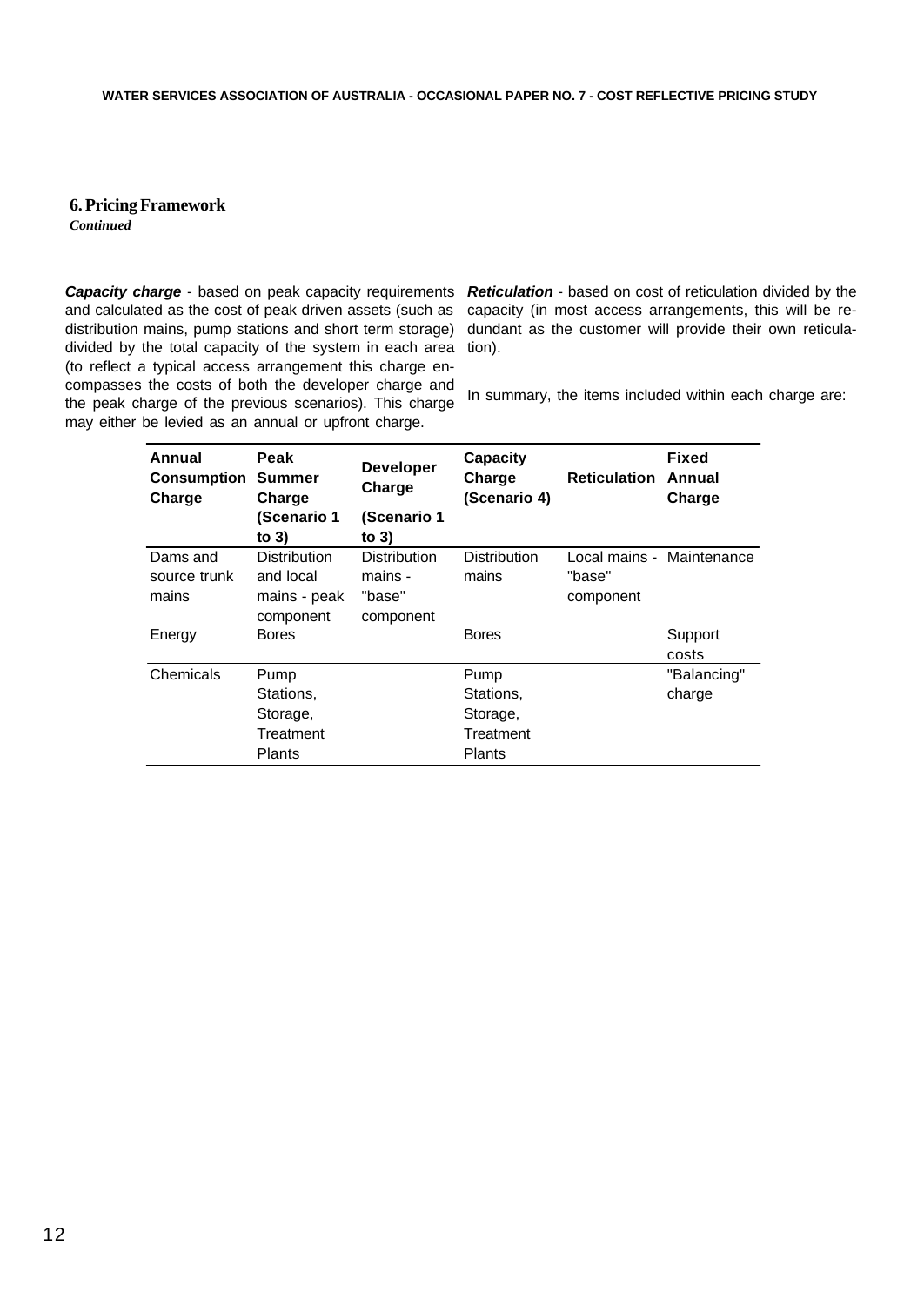# 7. Cost Distribution

After assigning assets and operating costs to either annual consumption, peak summer, developer or reticulation charges, the costs are then allocated to specific locations by further categorising assets into "source", "distribution" or "local".

*Source* assets are dams and borefields required to serve all locations within the integrated scheme. Costs associated with source assets are therefore borne equally by all customers, based on their annual consumption and peak requirements.

*Distribution* assets are those required to transport water between locations. While pipelines are the assets that traverse the distance between one location and another, other assets such as pump stations and tanks are also required to supply multiple locations.

Assets such as pump stations that are required to serve more than one location, will be apportioned to only those customers served by the asset (based on the aggregate of annual consumption or peak requirements - see those drivers for more detail).

Depending on the utility's asset information system, identifiable pipelines segments may be as small as a few metres or as large as several kilometres. The most accurate approach to allocating pipelines will be the apportionment of individual segments of pipe to all "downstream" customers. However, for long mains with a large number of customers this can be time consuming and resource hungry. A simplified method of allocation assumes that a customer located two kilometres along a segment of main is allocated twice the cost per peak kilolitre of a customer located only one kilometre along the main (this is a simplification, as strictly speaking the size of the main does not diminish in direct proportion to demand). Therefore, multiplying the distance by the peak requirement of each customer will give a total number of "kilolitre-kilometres", which may then be used to apportion the cost of the segment of pipe to individual customers.

For example, three customers located at one kilometre intervals along a segment of pipe, requiring even flows of 4 kilolitres per day, 2 kilolitres per day and 3 kilolitres per day respectively would be allocated the cost of the pipeline based on:

Customer  $1 = 1$  km  $*$  4 kL = 4 kLkm Customer  $2 = 2$  km  $*$  2 kL = 4 kLkm Customer  $3 = 3$  km  $*$  3 kL = 9 kLkm  $Total = 17$  kLkm

Therefore the cost of the pipeline, \$Z, would be distributed as:

Customer  $1 = $Z * 4 / 17$ Customer  $2 = $Z * 4 / 17$ Customer  $3 = $Z * 9 / 17$ 

This methodology can also be simplified to accommodate groups of customers (eg all customers within a town or farmland area).

*Local* assets include all assets dedicated to serving only one location. These may include local pipes, pump stations, tanks, reservoirs or even local dams. These assets will be apportioned (according to the relevant cost driver) over only those customers in the relevant location.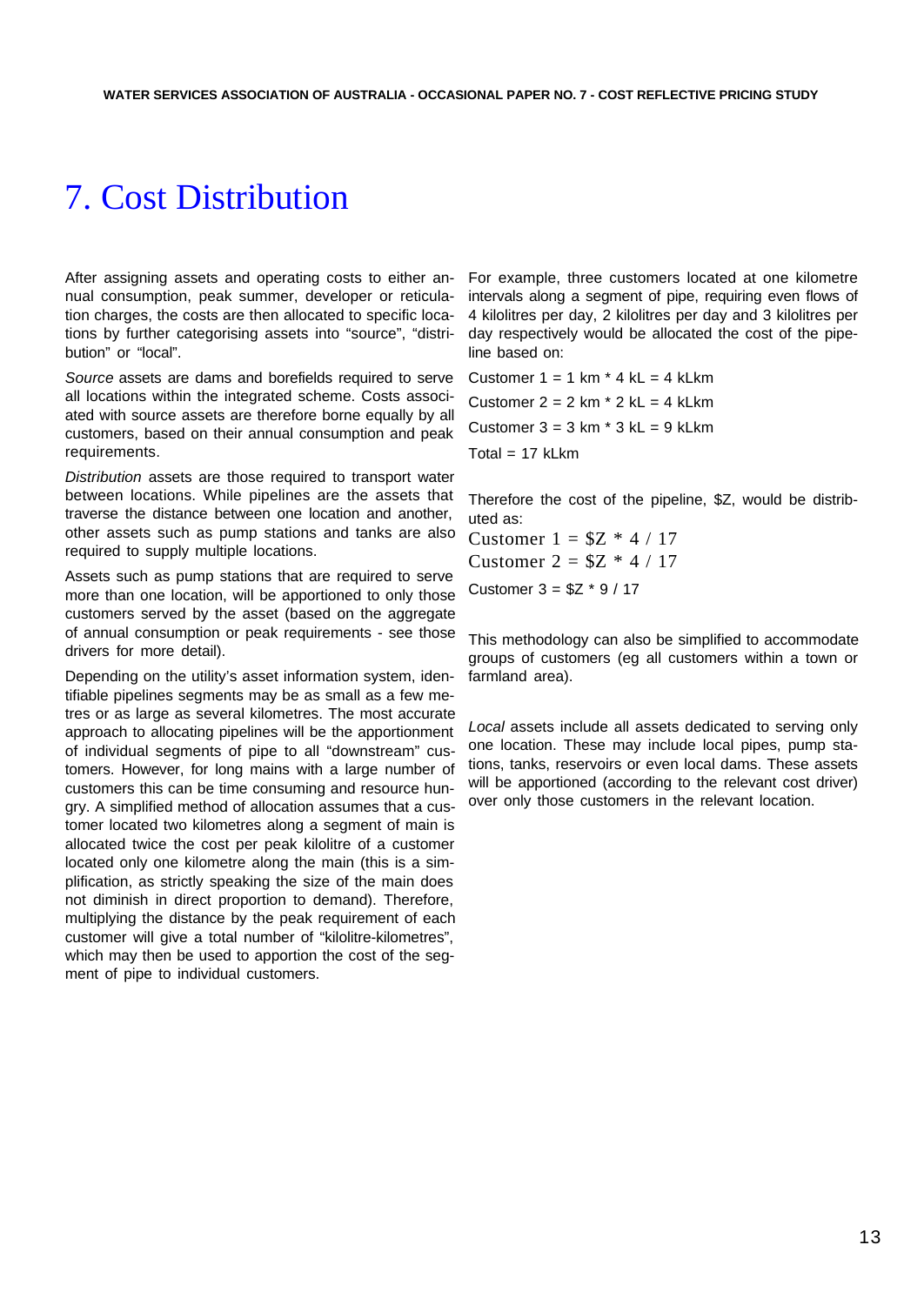# 8. Results

*Applying the methodology in this paper to the (modified) scheme results in the prices detailed in the tables below.*

| Location         | Off peak<br>(Mar to Dec) | On peak<br>(Jan to Feb) | <b>Fixed annual</b><br>Charge | <b>Developer</b><br>Charge | Average<br><b>Reticulation</b> |
|------------------|--------------------------|-------------------------|-------------------------------|----------------------------|--------------------------------|
|                  | Per kL                   | Per kL                  | Per<br>customer1              | Per kL/day                 | Per kL/day                     |
| Metro Area 1     | 0.34                     | 1.4                     | 128                           | 274                        | 1,308                          |
| Metro Area 2     | 0.34                     | 1.28                    | 128                           | 170                        | 1,393                          |
| Metro Area 3     | 0.36                     | 1.75                    | 128                           | 273                        | 2,885                          |
| Satellite Area 1 | 0.56                     | 4.22                    | 128                           | 931                        | 7,414                          |
| Satellite Town 1 | 0.42                     | 2.63                    | 128                           | 877                        | 3,127                          |
| Satellite Area 2 | 0.59                     | 3.46                    | 128                           | 1,531                      | 1,407                          |
| Satellite Town 2 | 0.43                     | 3.87                    | 128                           | 1,936                      | 1,169                          |

**Scenario One: Existing scheme, new development, economic price approach**

### **Scenario Two: Existing scheme, existing consumer, economic price approach**

| Location         | Off peak<br>(Mar to Dec)<br>Per kL | On peak<br>(Jan to Feb)<br>Per kL | <b>Fixed annual</b><br>Charge<br>Per | <b>Developer</b><br>Charge | Average<br><b>Reticulation</b> |
|------------------|------------------------------------|-----------------------------------|--------------------------------------|----------------------------|--------------------------------|
|                  |                                    |                                   | customer1                            | Per kL/day                 | Per kL/day                     |
| Metro Area 1     | 0.34                               | 0.79                              | 273                                  | NA.                        | NA.                            |
| Metro Area 2     | 0.34                               | 0.79                              | 273                                  | ΝA                         | NA.                            |
| Metro Area 3     | 0.36                               | 0.82                              | 273                                  | NA.                        | NA.                            |
| Satellite Area 1 | 0.56                               | 1.64                              | 273                                  | NA.                        | NA.                            |
| Satellite Town 1 | 0.42                               | 1.98                              | 273                                  | <b>NA</b>                  | NA.                            |
| Satellite Area 2 | 0.59                               | 2.89                              | 273                                  | <b>NA</b>                  | NA.                            |
| Satellite Town 2 | 0.43                               | 3.43                              | 273                                  | <b>NA</b>                  | <b>NA</b>                      |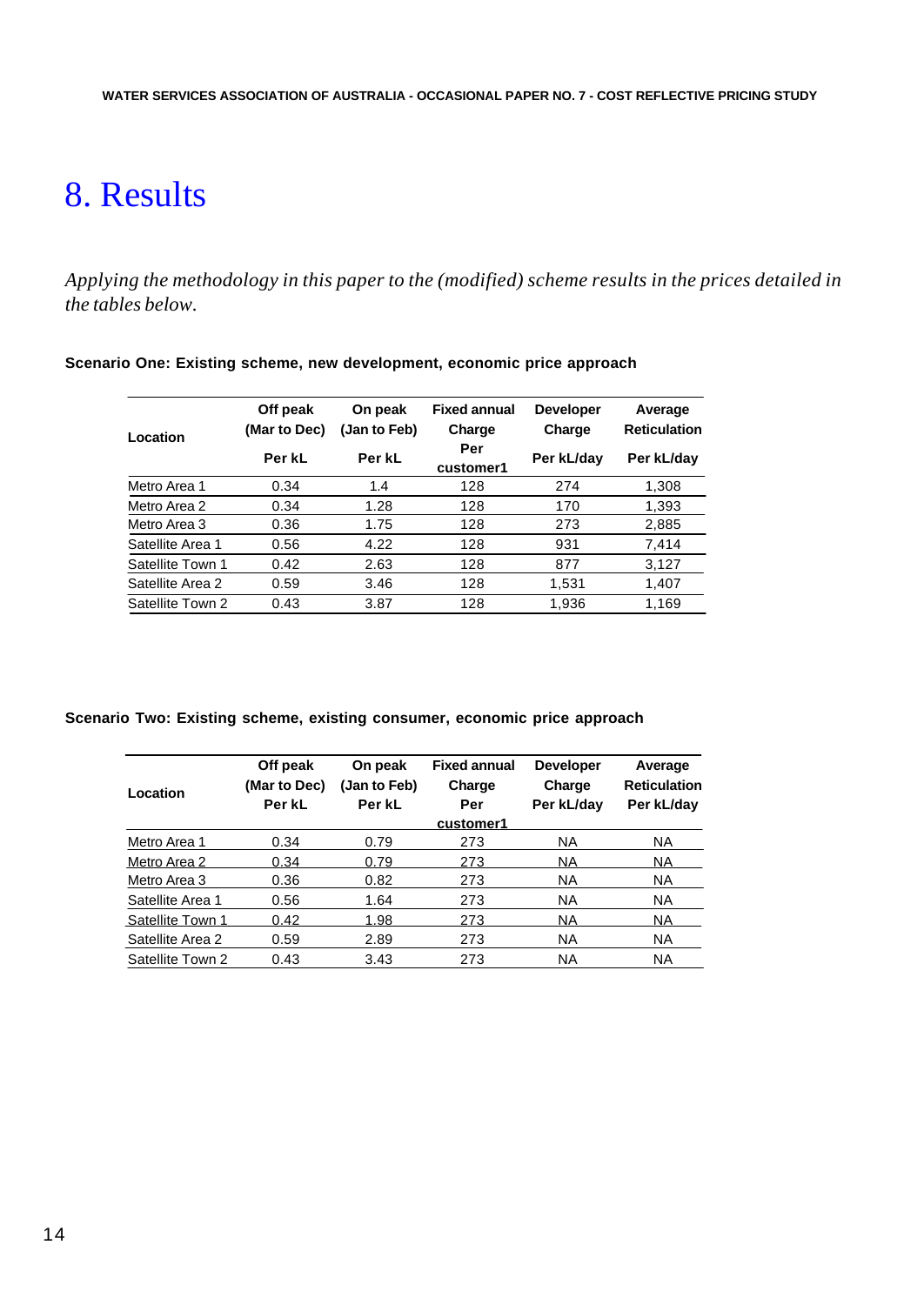## **8. Results** *Continued*

| Location         | Off peak<br>(Mar to Dec)<br>Per kL | On peak<br>(Jan to Feb)<br>Per kL | <b>Fixed annual</b><br>Charge<br>Per | <b>Developer</b><br>Charge<br>Per kL/day | Average<br><b>Reticulation</b><br>Per kL/day |
|------------------|------------------------------------|-----------------------------------|--------------------------------------|------------------------------------------|----------------------------------------------|
|                  |                                    |                                   | customer1,2                          |                                          |                                              |
| Metro Area 1     | 0.34                               | 2.72                              | 2                                    | 1,177                                    | 1,432                                        |
| Metro Area 2     | 0.34                               | 2.04                              | 2                                    | 612                                      | 1,525                                        |
| Metro Area 3     | 0.36                               | 2.59                              | 2                                    | 845                                      | 3,157                                        |
| Satellite Area 1 | 0.56                               | 7.53                              | 2                                    | 3,294                                    | 8,114                                        |
| Satellite Town 1 | 0.42                               | 3.51                              | 2                                    | 1,442                                    | 3,423                                        |
| Satellite Area 2 | 0.59                               | 4.85                              | 2                                    | 2,632                                    | 1,540                                        |
| Satellite Town 2 | 0.43                               | 5.46                              | 2                                    | 3.150                                    | 1.279                                        |

## **Scenario Three: New scheme, economic price approach / proportional distribution**

### **Scenario Four: Proportional distribution of costs, capacity charge**

| Location         | Consumption<br>per kL | <b>Fixed annual</b><br><b>Charge Per</b><br>Customer1 | Annual<br>capacity<br>charge<br>Per kL/day | Average<br><b>Reticulation</b><br>per kL/day |
|------------------|-----------------------|-------------------------------------------------------|--------------------------------------------|----------------------------------------------|
| Metro Area 1     | 0.29                  | 55                                                    | 148                                        | 1,447                                        |
| Metro Area 2     | 0.29                  | 55                                                    | 106                                        | 1.541                                        |
| Metro Area 3     | 0.3                   | 55                                                    | 150                                        | 3,191                                        |
| Satellite Area 1 | 0.51                  | 55                                                    | 420                                        | 8,201                                        |
| Satellite Town 1 | 0.37                  | 55                                                    | 164                                        | 3,459                                        |
| Satellite Area 2 | 0.54                  | 55                                                    | 290                                        | 1,556                                        |
| Satellite Town 2 | 0.38                  | 55                                                    | 329                                        | 1,293                                        |

## **Notes**

- 1. The fixed annual charge may be varied between customers based on size and the administrative requirements of servicing the customer. Major customers may have a significantly higher fixed charge based on higher business development, customer account management and legal requirements.
- 2. In practice a fixed charge of \$2 may be rounded to zero and applied elsewhere.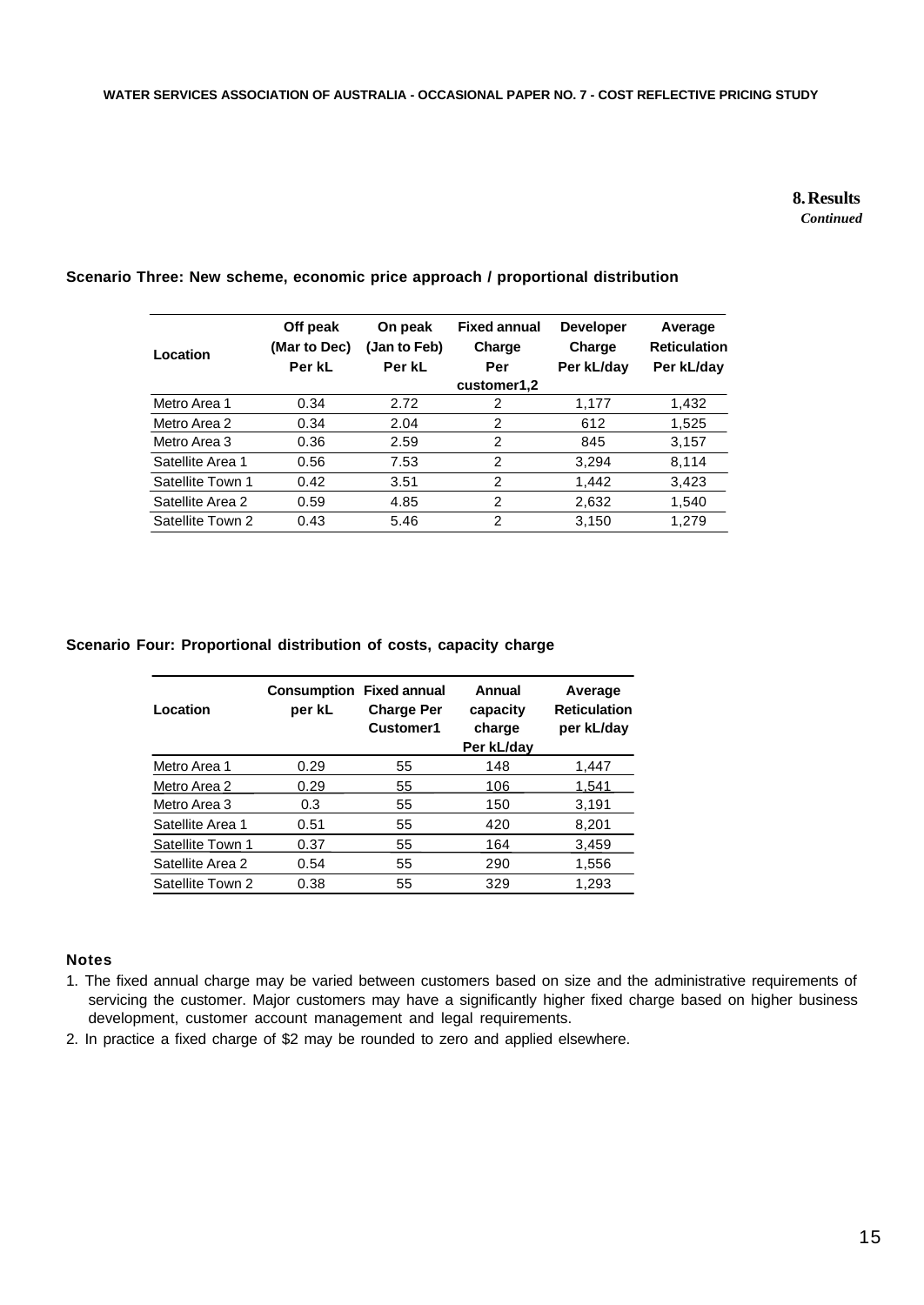## 9. Incidence Analysis

Due to the existing policy of uniform statewide tariffs the non-metropolitan residential customers would, on average, pay 30% - 50% more under most of the proposed methods. A "typical" metropolitan residential customer would see a drop of around 30%.

Metropolitan commercial customers, who have peaks relatively lower than their residential counterparts, see an even more significant drop of around 50% in their total charges. Depending on their location and the scenario chosen, non-metropolitan commercial customers receive varying changes to their bill.

The following charts demonstrate the relative impact on the net charges to those "typical" customers examined in Appendix Five.



#### **Residential Average Bill**

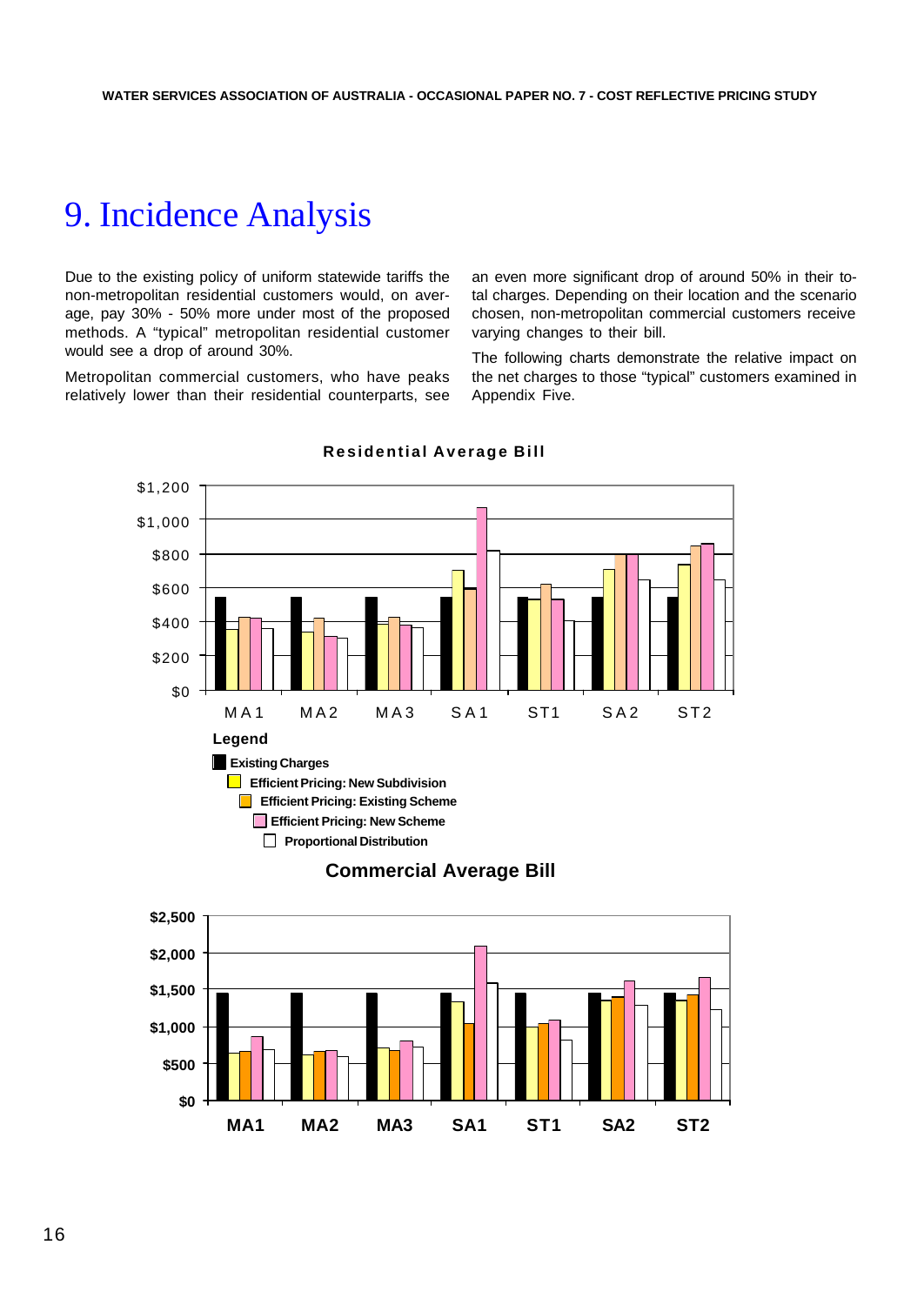## **9. Incidence Analysis** *Continued*

In general, the efficient pricing approaches have a significantly higher charge for consumption with the inclusion of a peak pricing component. Developer charges are reduced due to the more limited range of assets they represent. The fixed charge forms the remainder to achieve revenue neutrality.

The proportional distribution approach applies a much greater charge for capacity due to the inclusion of all existing pipes in the charge calculation.

A summary breakup of the various charges is presented below.

An analysis of movements in individual customer accounts is detailed in Appendix Six.



## **Proportional Distribution of Average Bill**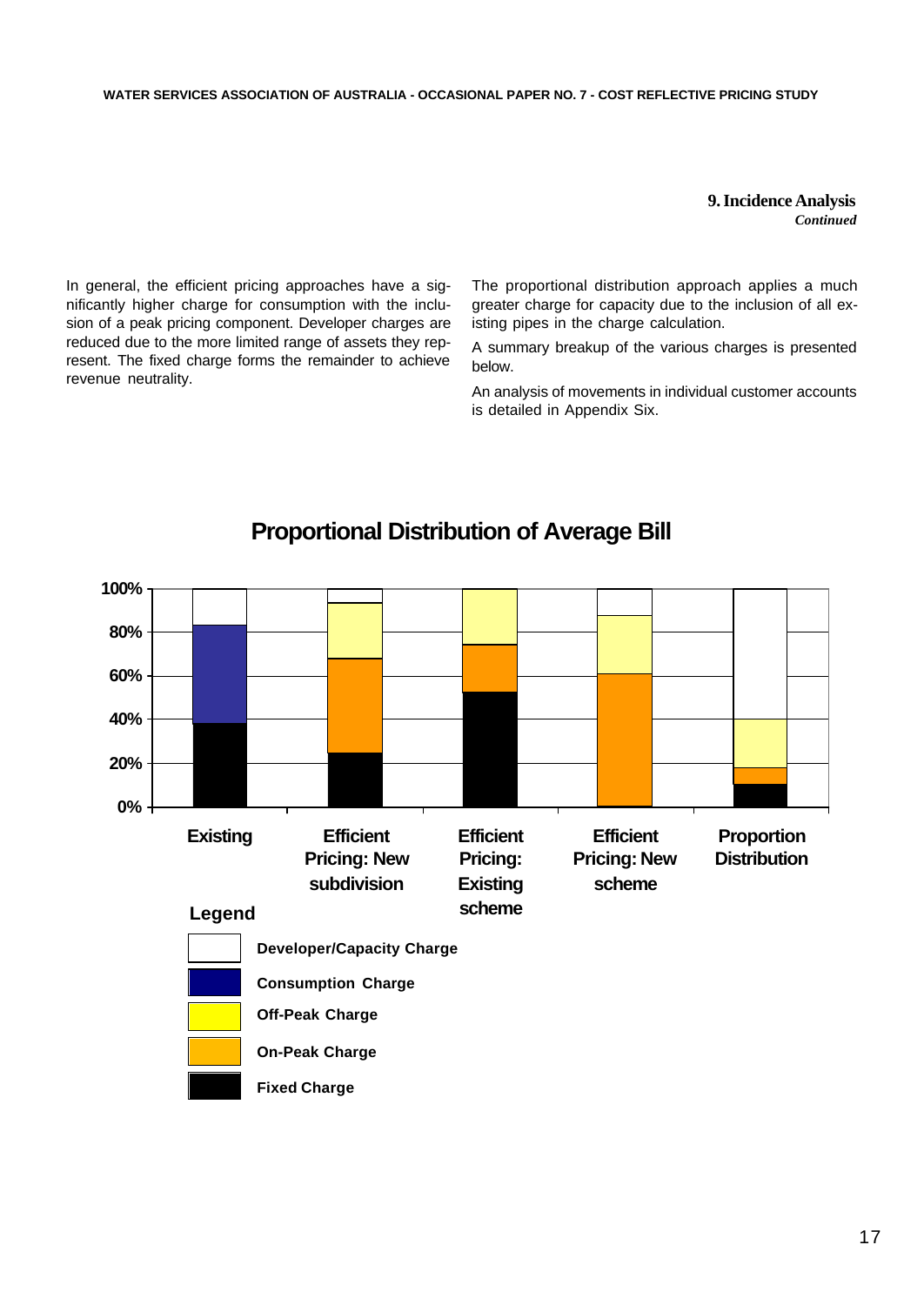# 10. Conclusion

*Implementing cost based prices in the modelled scheme would require a major change in charges and a significant re-balancing between fixed, volumetric and developer charges.*

In general, the costs of servicing individual customers will vary according to:

- location.
- peaking factors,
- total volume consumed.

Economic prices require variable charges to reflect the change in cost to the utility as a result of changes in demand. That is, prices should reflect the future costs required rather than costs already incurred (sunk costs). A clear economic signal about the cost of servicing the customer is not reflected by a proportional distribution of existing assets, although this approach is simpler and may avoid significant price shocks for some customers.

While opportunities will exist for some customers to reduce their charges under a cost reflective pricing system, the increase to some customers may be of concern to Government. However, without cost reflective prices, competition could result in "cherry picking" in overpriced areas with no corresponding reduction in costs to the utility.

Peak pricing does lead to significant price differentials between customers. However, a surprising result was that, due the economies of scale in laying large mains and the minimum sizing for firefighting requirements, the savings from peak pricing were significantly less than anticipated<sup>1</sup>.

While the results of this exercise were specific to the scheme examined, the model and cost driver methodology are transferable to other areas but require the use of local cost and demand data.

<sup>1</sup> While peak prices appear high in some instances, they reflect a relatively small volume of consumption and therefore a correspondingly low cost (see Appendix 3 for more details).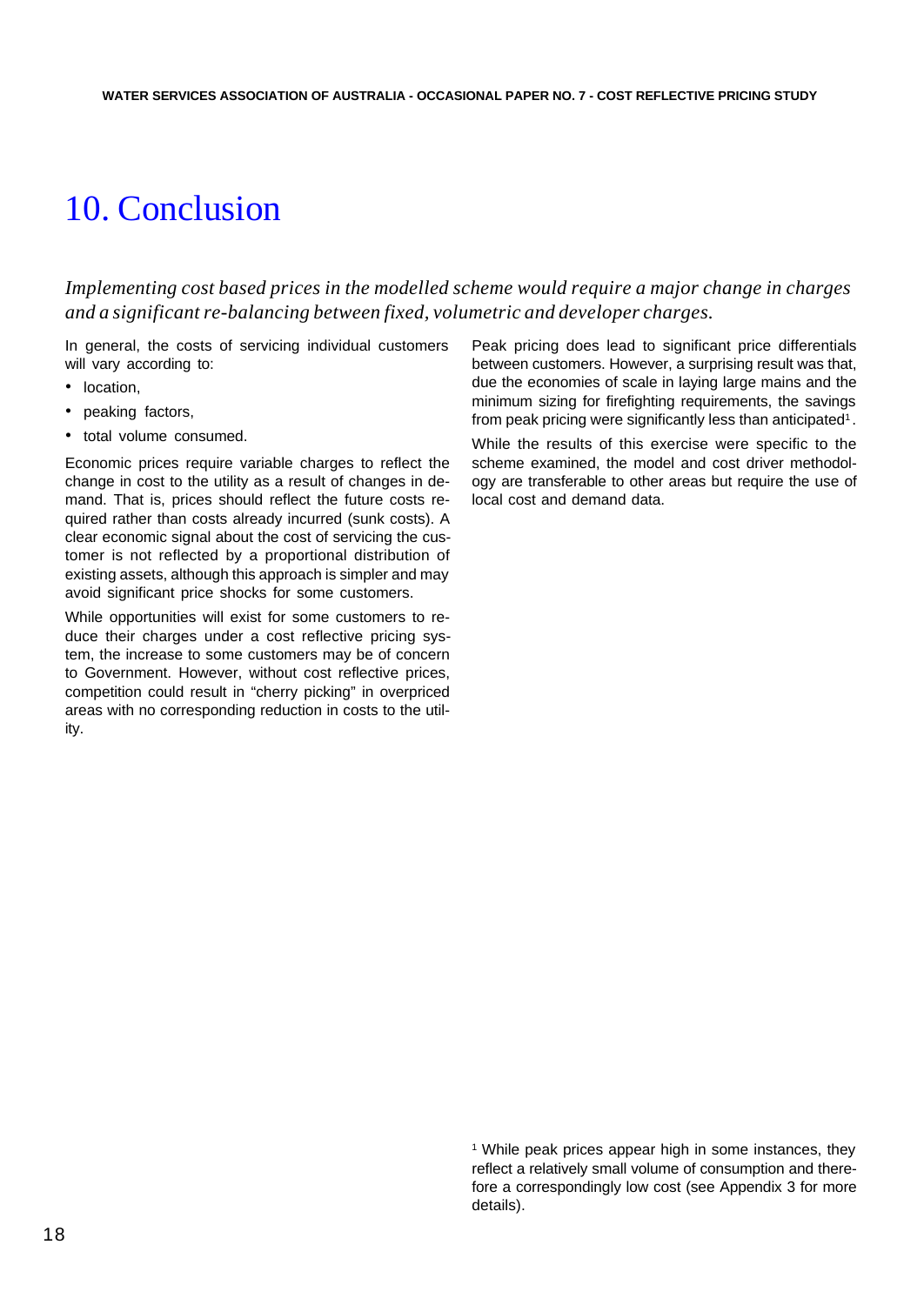## Capital Costs

| Urban Pipes<300mm and<br>300-600mm<br>Peak instantaneous use<br>Customer peak<br>Development/ Location<br>Density/Lot<br>frontage/Distance from feed<br>source<br>Water quality<br>Community<br>Fire fighting<br>Community<br><b>Rural Distribution</b><br>Pipes<300mm, 300-600mm<br>Peak instantaneous to<br>Customer peak<br>weekly use<br>Distance from feed main<br>Location<br>Water quality<br>Community<br><b>Urban and Rural</b><br>Pipes>600mm<br>Peak daily to monthly use<br>Customer peak<br>Location<br>Distance between sources<br>and consumers<br>Water quality<br>Community<br><b>Integrated Source</b> |
|--------------------------------------------------------------------------------------------------------------------------------------------------------------------------------------------------------------------------------------------------------------------------------------------------------------------------------------------------------------------------------------------------------------------------------------------------------------------------------------------------------------------------------------------------------------------------------------------------------------------------|
|                                                                                                                                                                                                                                                                                                                                                                                                                                                                                                                                                                                                                          |
|                                                                                                                                                                                                                                                                                                                                                                                                                                                                                                                                                                                                                          |
|                                                                                                                                                                                                                                                                                                                                                                                                                                                                                                                                                                                                                          |
|                                                                                                                                                                                                                                                                                                                                                                                                                                                                                                                                                                                                                          |
|                                                                                                                                                                                                                                                                                                                                                                                                                                                                                                                                                                                                                          |
|                                                                                                                                                                                                                                                                                                                                                                                                                                                                                                                                                                                                                          |
|                                                                                                                                                                                                                                                                                                                                                                                                                                                                                                                                                                                                                          |
|                                                                                                                                                                                                                                                                                                                                                                                                                                                                                                                                                                                                                          |
|                                                                                                                                                                                                                                                                                                                                                                                                                                                                                                                                                                                                                          |
|                                                                                                                                                                                                                                                                                                                                                                                                                                                                                                                                                                                                                          |
|                                                                                                                                                                                                                                                                                                                                                                                                                                                                                                                                                                                                                          |
|                                                                                                                                                                                                                                                                                                                                                                                                                                                                                                                                                                                                                          |
|                                                                                                                                                                                                                                                                                                                                                                                                                                                                                                                                                                                                                          |
|                                                                                                                                                                                                                                                                                                                                                                                                                                                                                                                                                                                                                          |
|                                                                                                                                                                                                                                                                                                                                                                                                                                                                                                                                                                                                                          |
|                                                                                                                                                                                                                                                                                                                                                                                                                                                                                                                                                                                                                          |
|                                                                                                                                                                                                                                                                                                                                                                                                                                                                                                                                                                                                                          |
|                                                                                                                                                                                                                                                                                                                                                                                                                                                                                                                                                                                                                          |
|                                                                                                                                                                                                                                                                                                                                                                                                                                                                                                                                                                                                                          |
|                                                                                                                                                                                                                                                                                                                                                                                                                                                                                                                                                                                                                          |
|                                                                                                                                                                                                                                                                                                                                                                                                                                                                                                                                                                                                                          |
| Peak weekly to monthly use<br>Customer peak                                                                                                                                                                                                                                                                                                                                                                                                                                                                                                                                                                              |
| $-$ bores                                                                                                                                                                                                                                                                                                                                                                                                                                                                                                                                                                                                                |
| Annual consumption - dams<br>Customer consumption                                                                                                                                                                                                                                                                                                                                                                                                                                                                                                                                                                        |
| Annual consumption - trunk<br>Customer consumption<br>mains                                                                                                                                                                                                                                                                                                                                                                                                                                                                                                                                                              |
| Peak weekly to monthly use<br>Customer peak                                                                                                                                                                                                                                                                                                                                                                                                                                                                                                                                                                              |
| - trunk mains                                                                                                                                                                                                                                                                                                                                                                                                                                                                                                                                                                                                            |
| Dam safety<br>Community                                                                                                                                                                                                                                                                                                                                                                                                                                                                                                                                                                                                  |
| Community/Govt<br>Environmental                                                                                                                                                                                                                                                                                                                                                                                                                                                                                                                                                                                          |
| Water quality<br>Community                                                                                                                                                                                                                                                                                                                                                                                                                                                                                                                                                                                               |
| <b>Treatment Plants</b>                                                                                                                                                                                                                                                                                                                                                                                                                                                                                                                                                                                                  |
| Peak weekly to monthly use<br>Customer peak                                                                                                                                                                                                                                                                                                                                                                                                                                                                                                                                                                              |
| Fluoridation;<br>Disinfection;<br>Community/ Location                                                                                                                                                                                                                                                                                                                                                                                                                                                                                                                                                                    |
| Turbidity;<br>Colour<br>Iron;                                                                                                                                                                                                                                                                                                                                                                                                                                                                                                                                                                                            |
| Hardness                                                                                                                                                                                                                                                                                                                                                                                                                                                                                                                                                                                                                 |
| <b>Pump Stations</b>                                                                                                                                                                                                                                                                                                                                                                                                                                                                                                                                                                                                     |
| Customer peak<br>Peak<br>instantaneous<br>to                                                                                                                                                                                                                                                                                                                                                                                                                                                                                                                                                                             |
| monthly use                                                                                                                                                                                                                                                                                                                                                                                                                                                                                                                                                                                                              |
| Elevation<br>Development/ Location                                                                                                                                                                                                                                                                                                                                                                                                                                                                                                                                                                                       |
| <b>Tanks and Reservoirs</b>                                                                                                                                                                                                                                                                                                                                                                                                                                                                                                                                                                                              |
| Peak daily to monthly use<br>Customer peak                                                                                                                                                                                                                                                                                                                                                                                                                                                                                                                                                                               |
| (including security)                                                                                                                                                                                                                                                                                                                                                                                                                                                                                                                                                                                                     |
| Elevation<br>Development/ Location                                                                                                                                                                                                                                                                                                                                                                                                                                                                                                                                                                                       |
| Aesthetic requirements<br>Community                                                                                                                                                                                                                                                                                                                                                                                                                                                                                                                                                                                      |

## Operating and Maintenance Costs

| <b>Cost Driver</b>          | Influenced by    |
|-----------------------------|------------------|
| Labour                      |                  |
| Length of main              | Location         |
| Asset condition             | Location         |
| Remoteness                  | Location         |
| Sampling and monitoring     | Location         |
| requirements                |                  |
| Energy                      |                  |
| Consumption                 | Customer         |
|                             | consumption      |
| Pumping efficiency (main    | Customer (demand |
| conduit only)               | profile)         |
| Peak instantaneous          | Customer peak    |
| <b>Chemicals</b>            |                  |
| Consumption                 | Customer         |
|                             | consumption      |
| Source water quality        | Location         |
| Temperature                 | Location         |
| <b>Support Costs</b>        |                  |
| Direct operating + capital  | All              |
| costs                       |                  |
| Number of customers         | Number of        |
| (Customer service)          | customers        |
| <b>Full Time Equivalent</b> | Internal         |
| Employees (HR)              |                  |
| Head Office floor space     | Internal         |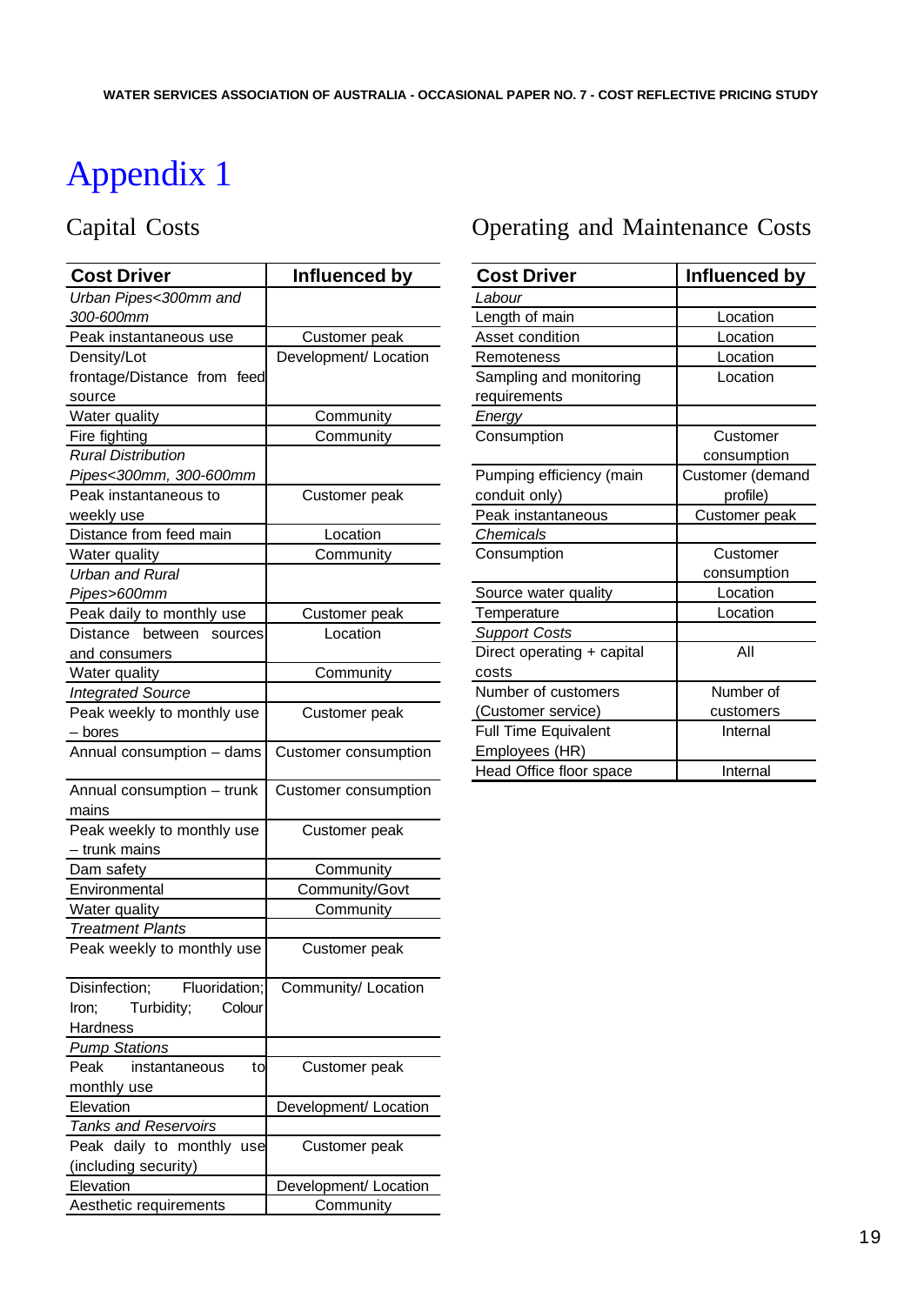## Proposed Pricing Framework (Scenarios One to Three)

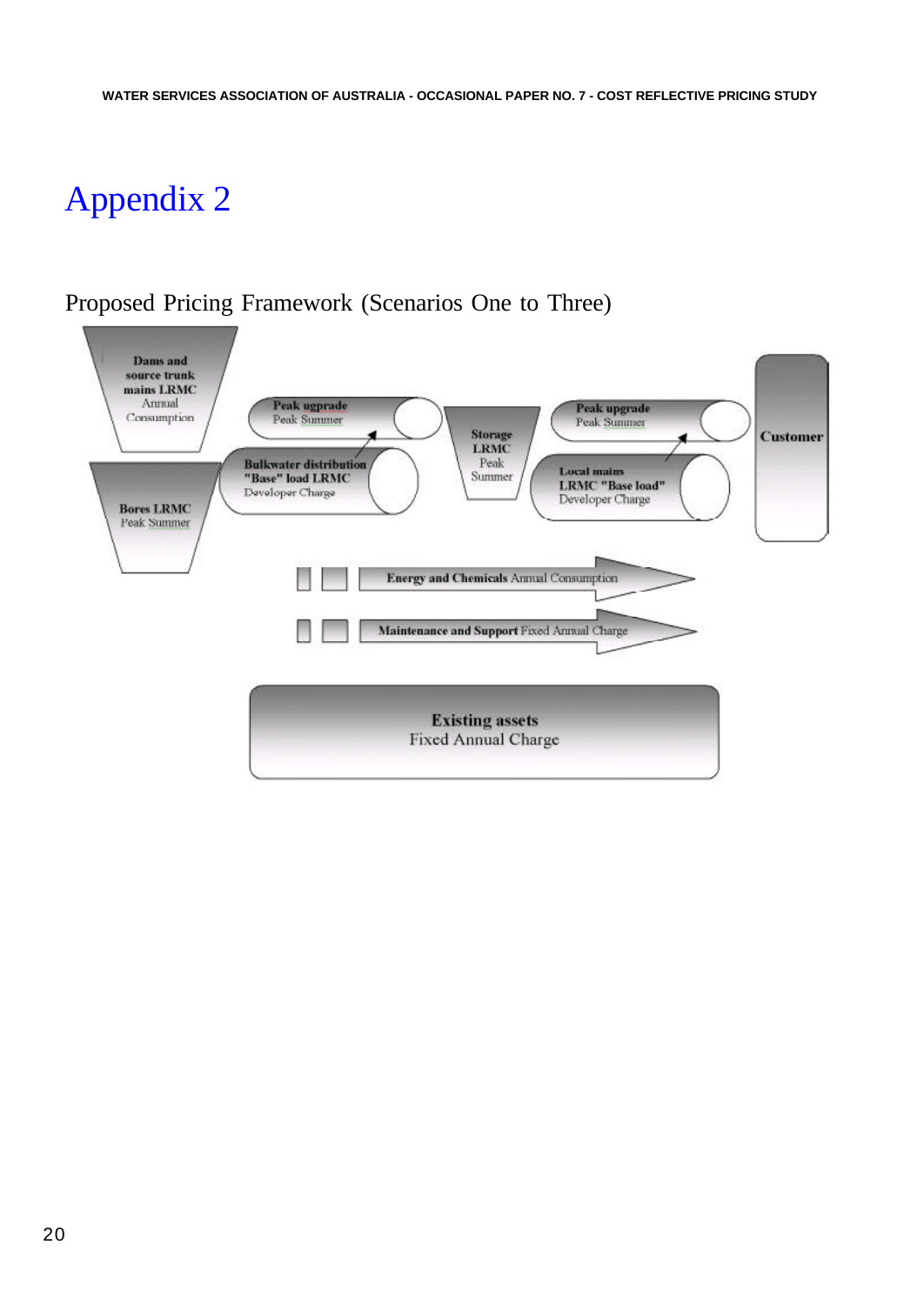## Peak Charging

*For the economic pricing approach we have derived two peak prices – one based on peak daily usage, paid initially by the developer, and the other based on peak summer usage (January and February only).*

## Peak summer usage

The graph below indicates the usage pattern displayed by the modelled scheme over the past 13 years: It is evident from the chart that the peak usage (over 1000 ML per day) occurs primarily over January and February.



**Daily Water Supply**

A charge for the shoulder periods (perhaps December and March) could also be justified if demand dropped sharply enough during January and February to create new peaks at either side of this period. However it is considered unlikely that the peak charge developed in this exercise would be sufficient to drop demand in summer below 1000 ML per day.

The summer peak affects the designed capacity of borefields, tanks, reservoirs, pump stations and trunk mains. In general, these assets are sized for peak week or peak monthly use, depending on available storage. The chart demonstrates that the absolute peak of 1100 ML in one day is evident over several periods over January and February. Accordingly, the demand in any one week or four week period over the two months is rela-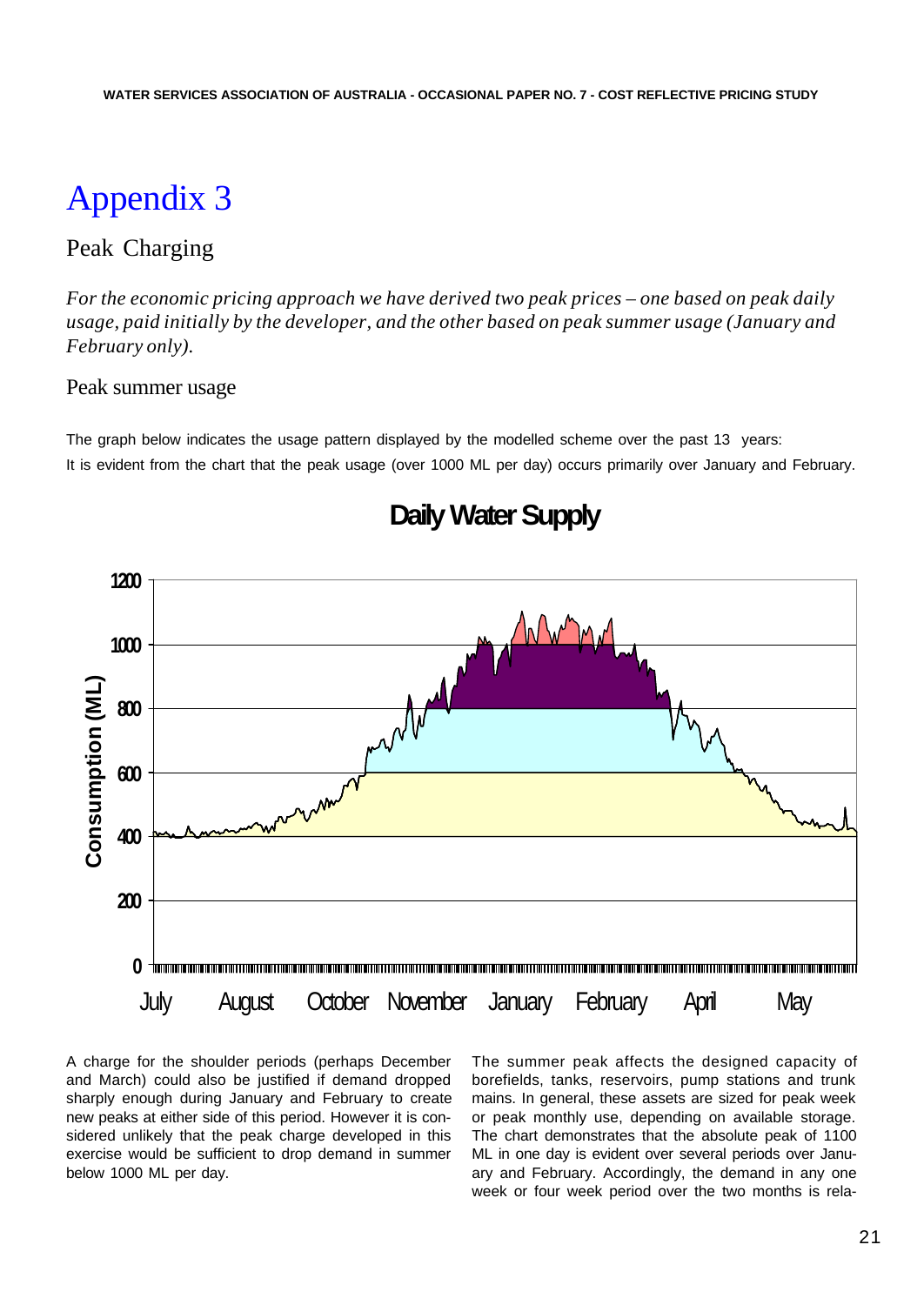*Continued*

tively smooth. This study has therefore allocated the cost of peak usage across the demand from the beginning of January to the end of February.

During summer the peak within the day determines the designed capacity of distribution and reticulation mains. Many 63mm, 100mm and 150mm mains are, however, unlikely to be sized smaller with lower demand due to minimum firefighting requirements. To avoid a myriad of charges to consumers, and due to the comparatively small size of costs influenced by changes in peak instantaneous usage, all costs have been related to consumption across the two months of summer for consumers. As the charge to developers will relate almost entirely to distribution and reticulation mains, however, developer charges will be related to peak instantaneous and daily requirements.

To send an accurate signal regarding the cost of peak usage, the separate layers of usage were costed individually. At each stage the incremental cost of the mains were divided by the incremental consumption. An example based on pipeline costs is demonstrated on the chart below:



## **Daily Water Supply**

The cost of each band becomes progressively lower as the cost of additional pipe capacity diminishes. However, as demand is focussed over progressively shorter periods, the volume also reduces. In this example, the cost of adding pipe capacity for use within the highest band is 38.5 c/kL. As major distribution mains feed into large storage (up to monthly storage), reducing water demand over the peak summer period will reduce the cost of installed

capacity by approximately 38.5 cents per kilolitre (assuming demand is relatively evenly reduced over both January and February).

In this example, the incremental cost for January and February use represents approximately 4% of the overall cost, and is designed to cater for only the top 0.95% of total consumption.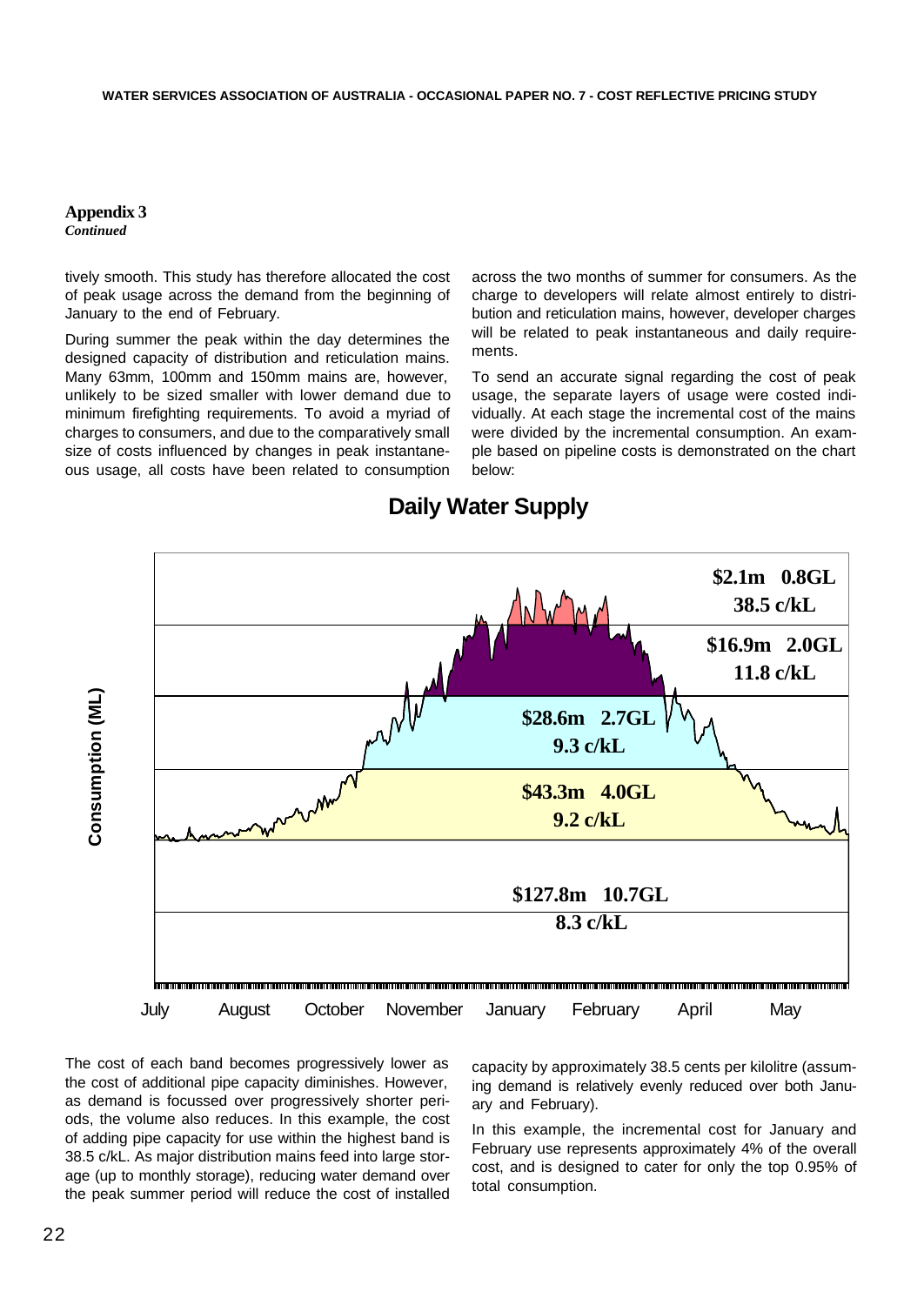**Appendix 3** *Continued*

Finally, in Scenarios One to Three (the economic pricing approach) the calculation is only applied to Long Run Marginal (LRM) costs. As past investments represent sunk costs, they are recovered through the fixed annual charge. Therefore:

- In Scenario 1 (*existing scheme, new development*), only the additional cost of adding a new development have been considered,
- In Scenario 2 (*existing scheme, existing development*), local assets have been assumed sufficient to service expected demand peaks, allowing variation in source and a few major distribution assets only, and
- In Scenario 3 (*new scheme*), all assets are deemed to be marginal. The variable costs for the new scheme are by far the highest of the three scenarios, and significantly higher than current tariffs during peak periods. The peak usage, and therefore the long run marginal cost of supplying that peak, have been reduced accordingly. This is an iterative cycle, as the price affects peak usage, which in turn affects the calculation of price. In reality peak usage for the satellite areas in Scenarios 1 and 2 may also be impacted, but for simplicity the changes have only been modelled in Scenario 3.

While the peak prices calculated in this study were several times higher than the "off-peak" charges, they reflect only the extreme top end of costs and consumption (ie those associated with usage between 1,000 and 1,100 ML/day). Due to the economies of scale in laying large pipes and the minimum requirements for firefighting, the costs associated with this usage are relatively small. However, as the consumption in this range is equally small, the prices can appear high.

In practice, the high peak prices would drive consumption down dramatically at first. However – as evidenced in the diagram above – even a small drop in peak consumption (and therefore costs) would quickly lead to a severe drop in peak prices. The lower prices would then form a lesser incentive to save water and a price/demand equilibrium might eventually settle at around 1,000ML/ day (approximately 10% reduction in peak). On this basis, it is estimated that peak pricing would reduce total costs *for a new scheme* by just over 2%. In an established scheme (where major pipelines have already been laid) the scope for saving is almost negligible. (This is a cursory analysis only and will ultimately depend on site specific variables such as demand and expenditure.)

# Appendix 4

## Developer Charges

If perfect competition existed, customers received perfect information about all prices and alternative goods, and prices were truly cost reflective at a local level, a charge to developers might be equally as effective in sending a price signal as a charge to the final consumer. In theory the consumer would know the level of charges they would face in the future and would make a rational decision regarding the price they were willing to pay for a block of land. Under perfect competition this would see developers sell land with only competitive levels of profit, thereby lowering prices if developer charges were not required.

Without perfect information, a consumer might not "see" the charges until after the block is purchased and the land is developed. Without perfect competition, charges for land might not be varied if the developer contribution is removed. In these cases the pricing signal to the final consumer is weakened significantly. Charging the developer sends a clear, immediate signal to an informed buyer. However, this signal will be most appropriate for those assets which are difficult to stage or upgrade (such as pipelines). Assets (such as new sources for the metropolitan area) and operating costs that can be gradually introduced can alternatively be met through pricing signals to the consumer, as they have the ability to influence these cost through changes in behaviour.

An exception to this may be costs associated with usage patterns, which are better understood and controlled by the water utility (see peak charging in Appendix Three). Estimation and influencing of peaks might therefore be included within the scope of the utility's pricing to the final customer.

Therefore, this study presumes that the most economically efficient and practical model involves upfront contributions for assets that can not be staged or are unlikely to be upgraded, with the peak component separated and charged directly to customers.

It is important to note that this system may be eroded by competition if land developers, rather than the final customer or government, choose the water provider. When faced with alternate providers, the developer is likely to favour the organisation that passes most, if not all, of the cost of water supply on to the final consumer.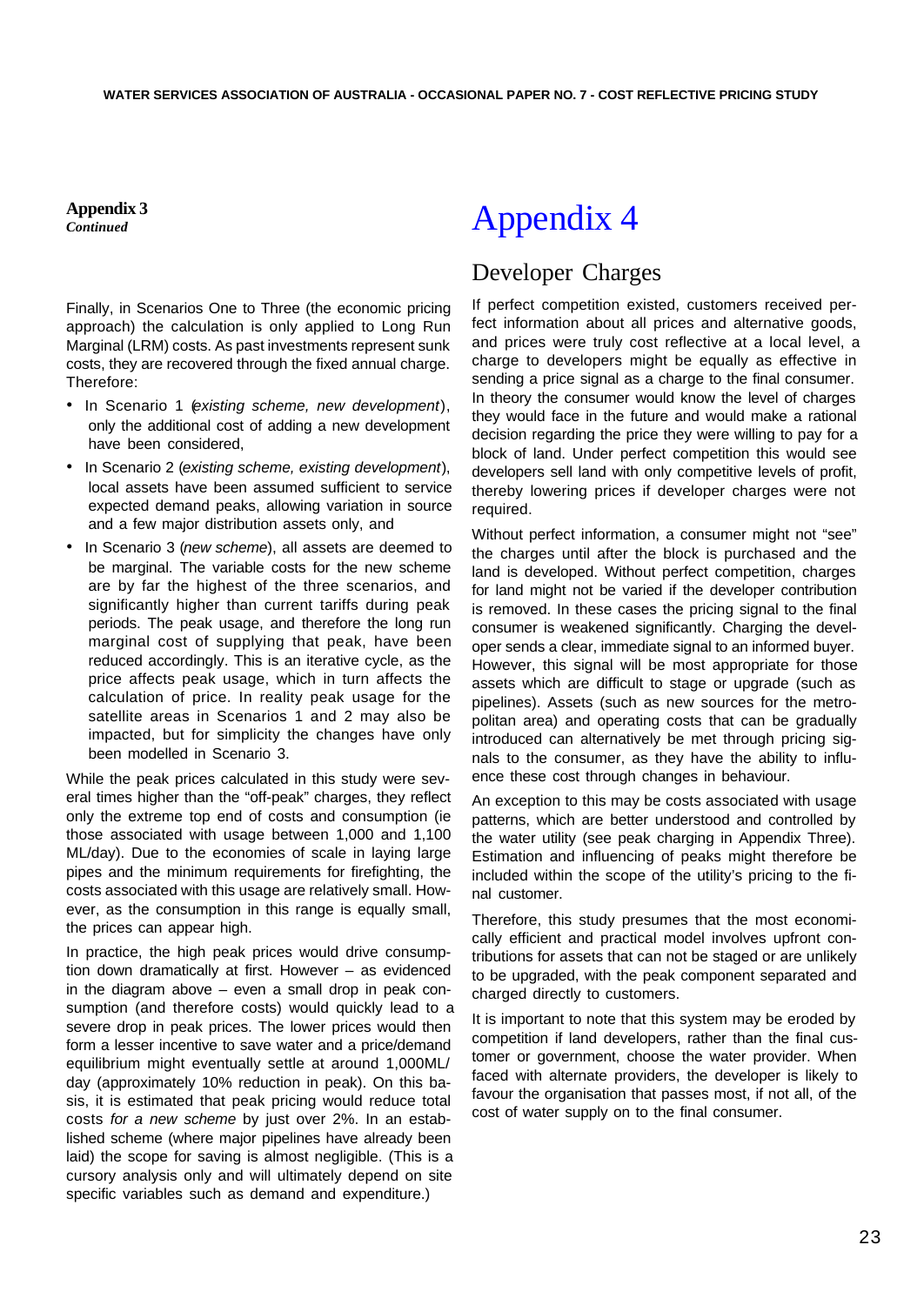The tables below show the total annual revenue from (1) a typical residential customer, (2) a typical commercial customer, and (3) a major consumer, based on the prices described in this paper.

| Annual consumption  340 kL       |  |
|----------------------------------|--|
| Peak usage (Jan-Feb)  80 kL      |  |
| Off-peak usage (Mar-Dec)  260 kL |  |
|                                  |  |

## 1. Residential

## **Scenario 1: Existing scheme, new development**

| Location             | MA <sub>1</sub> | MA <sub>2</sub> | MA <sub>3</sub> | SA <sub>1</sub> | ST <sub>1</sub> | SA <sub>2</sub> | ST <sub>2</sub> |
|----------------------|-----------------|-----------------|-----------------|-----------------|-----------------|-----------------|-----------------|
| Off-peak consumption | 90              | 89              | 92              | 147             | 109             | 154             | 112             |
| On-peak consumption  | 112             | 102             | 140             | 338             | 210             | 277             | 309             |
| Fixed charge         | 128             | 128             | 128             | 128             | 128             | 128             | 128             |
| Total annual charge  | 329             | 319             | 360             | 612             | 446             | 559             | 549             |
|                      |                 |                 |                 |                 |                 |                 |                 |
| Developer charge     | 384             | 238             | 382             | 1.304           | 1.227           | 2,143           | 2.711           |
| Reticulation         | 1.831           | 1,950           | 4,038           | 10,379          | 4,378           | 1,970           | 1,636           |

### **Scenario 2: Existing scheme, existing development**

| Location             | MA <sub>1</sub> | MA <sub>2</sub> | MA <sub>3</sub> | SA <sub>1</sub> | ST <sub>1</sub> | SA <sub>2</sub> | ST <sub>2</sub> |
|----------------------|-----------------|-----------------|-----------------|-----------------|-----------------|-----------------|-----------------|
| Off-peak consumption | 90              | 89              | 92              | 147             | 109             | 154             | 112             |
| On-peak consumption  | 63              | 63              | 66              | 131             | 159             | 231             | 274             |
| Fixed charge         | 273             | 273             | 273             | 273             | 273             | 273             | 273             |
| Total annual charge  | 426             | 425             | 431             | 551             | 541             | 659             | 659             |
| Developer charge     | NA              | NA              | NA              | NA              | NA              | NA              | NA              |
| Reticulation         | NA              | NA              | NA              | NA              | NA              | NA              | ΝA              |

### **Scenario 3: New scheme**

| Location             | MA <sub>1</sub> | MA <sub>2</sub> | MA <sub>3</sub> | SA <sub>1</sub> | ST <sub>1</sub> | SA <sub>2</sub> | ST <sub>2</sub> |
|----------------------|-----------------|-----------------|-----------------|-----------------|-----------------|-----------------|-----------------|
| Off-peak consumption | 90              | 89              | 92              | 147             | 109             | 154             | 112             |
| On-peak consumption  | 218             | 163             | 207             | 603             | 281             | 388             | 437             |
| Fixed charge         | 2               | 2               | 2               | 2               | 2               | 2               | 2               |
| Total annual charge  | 309             | 254             | 301             | 751             | 391             | 544             | 551             |
|                      |                 |                 |                 |                 |                 |                 |                 |
| Developer charge     | 1.647           | 857             | 1.184           | 4.612           | 2.019           | 3,685           | 4,410           |
| Reticulation         | 2.004           | 2,134           | 4.420           | 11,360          | 4,792           | 2,156           | 1,791           |

## **Scenario 4: Proportional distribution of assets (capacity)**

| Location               | MA <sub>1</sub> | MA <sub>2</sub> | MA <sub>3</sub> | SA <sub>1</sub> | ST <sub>1</sub> | SA <sub>2</sub> | ST <sub>2</sub> |
|------------------------|-----------------|-----------------|-----------------|-----------------|-----------------|-----------------|-----------------|
| Consumption            | 99              | 99              | 103             | 174             | 124             | 184             | 128             |
| Fixed charge           | 55              | 55              | 55              | 55              | 55              | 55              | 55              |
| Annual capacity charge | 207             | 149             | 210             | 589             | 229             | 406             | 461             |
| Total annual charge    | 362             | 303             | 368             | 818             | 408             | 645             | 645             |
| Reticulation           | 2.026           | 2.157           | 4.467           | 11.482          | 4.843           | 2.179           | 1,810           |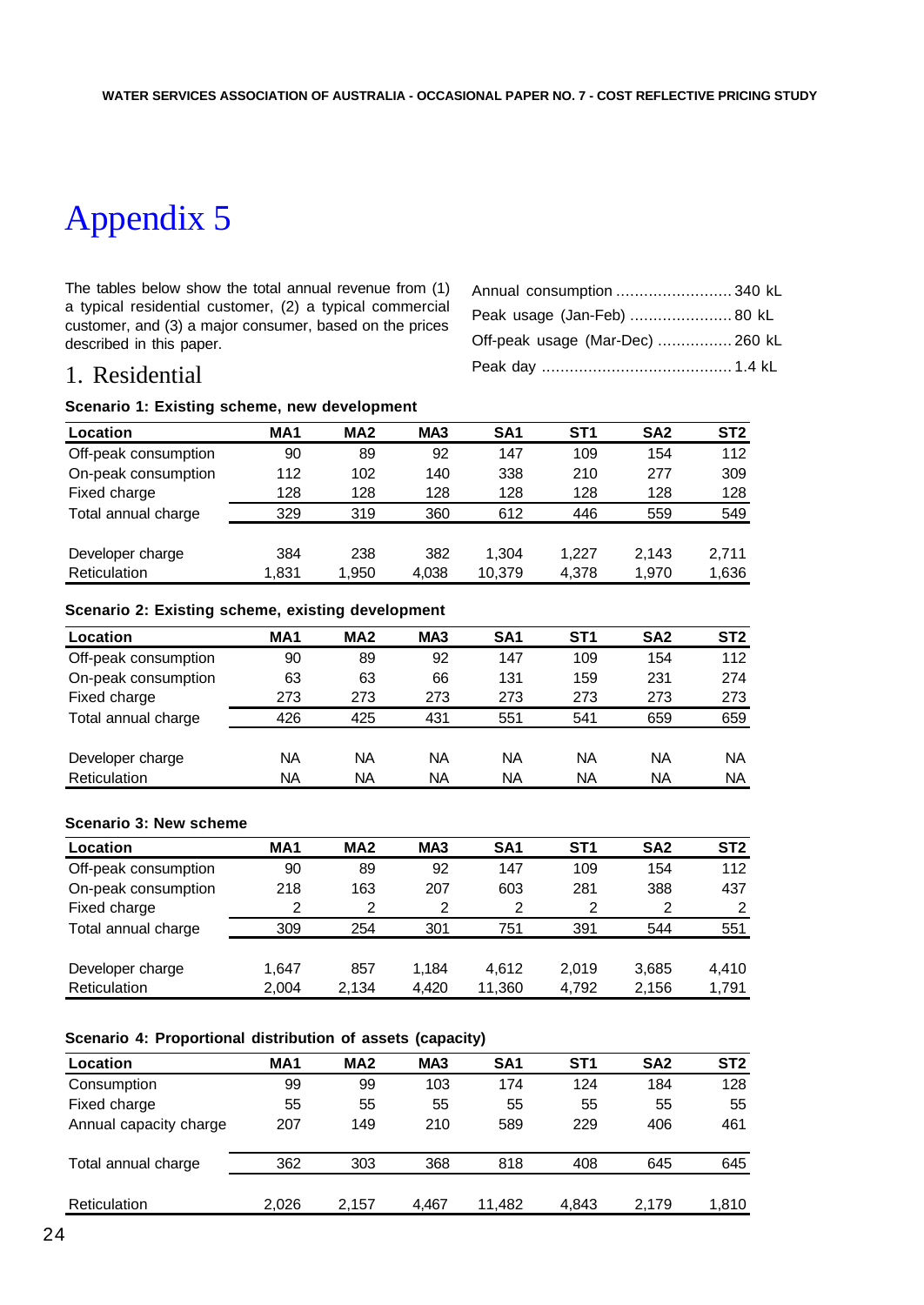#### **Appendix 5** *Continued*

## 2. Commercial

| Annual consumption 800 kL       |  |
|---------------------------------|--|
| Peak usage (Jan-Feb) 140 kL     |  |
| Off-peak usage (Mar-Dec) 660 kL |  |
| Peak day  2.5 kL                |  |

### **Scenario 1: Existing scheme, new development**

| Location             | MA <sub>1</sub> | MA <sub>2</sub> | MA <sub>3</sub> | SA <sub>1</sub> | ST <sub>1</sub> | SA <sub>2</sub> | ST <sub>2</sub> |
|----------------------|-----------------|-----------------|-----------------|-----------------|-----------------|-----------------|-----------------|
| Off-peak consumption | 275             | 274             | 284             | 452             | 334             | 475             | 344             |
| On-peak consumption  | 196             | 179             | 245             | 591             | 368             | 484             | 542             |
| Fixed charge         | 128             | 128             | 128             | 128             | 128             | 128             | 128             |
| Total annual charge  | 599             | 580             | 657             | 1.171           | 830             | 1,087           | 1,013           |
|                      |                 |                 |                 |                 |                 |                 |                 |
| Developer charge     | 685             | 425             | 682             | 2.328           | 2.192           | 3.827           | 4.841           |
| Reticulation         | 3,270           | 3,482           | 7.212           | 18,535          | 7.818           | 3,517           | 2,922           |

### *Scenario 2: Existing scheme, existing development*

| Location             | MA <sub>1</sub> | MA <sub>2</sub> | MA <sub>3</sub> | SA <sub>1</sub> | ST <sub>1</sub> | SA <sub>2</sub> | ST <sub>2</sub> |
|----------------------|-----------------|-----------------|-----------------|-----------------|-----------------|-----------------|-----------------|
| Off-peak consumption | 275             | 274             | 284             | 452             | 334             | 475             | 344             |
| On-peak consumption  | 110             | 110             | 115             | 229             | 278             | 404             | 480             |
| Fixed charge         | 273             | 273             | 273             | 273             | 273             | 273             | 273             |
| Total annual charge  | 659             | 657             | 672             | 955             | 886             | 1.153           | 1,097           |
|                      |                 |                 |                 |                 |                 |                 |                 |
| Developer charge     | NA              | ΝA              | NA              | NA              | NA              | NA              | NA              |
| Reticulation         | NA              | NA              | ΝA              | NA              | NA              | NA              | NA              |

## **Scenario 3: New scheme**

| Location             | MA <sub>1</sub> | MA <sub>2</sub> | MA <sub>3</sub> | SA <sub>1</sub> | ST <sub>1</sub> | SA <sub>2</sub> | ST <sub>2</sub> |
|----------------------|-----------------|-----------------|-----------------|-----------------|-----------------|-----------------|-----------------|
| Off-peak consumption | 275             | 274             | 284             | 452             | 334             | 475             | 344             |
| On-peak consumption  | 381             | 286             | 363             | 1.055           | 491             | 679             | 765             |
| Fixed charge         | 2               | 2               | 2               | 2               | 2               | 2               | 2               |
| Total annual charge  | 658             | 561             | 649             | 1,508           | 827             | 1.156           | 1,110           |
|                      |                 |                 |                 |                 |                 |                 |                 |
| Developer charge     | 2.942           | 1.531           | 2.114           | 8.236           | 3,605           | 6.581           | 7.874           |
| Reticulation         | 3.579           | 3.811           | 7,893           | 20.286          | 8,556           | 3.849           | 3,198           |

### **Scenario 4: Proportional distribution of assets**

| Location               | MA <sub>1</sub> | MA <sub>2</sub> | MA <sub>3</sub> | SA <sub>1</sub> | ST <sub>1</sub> | SA <sub>2</sub> | ST <sub>2</sub> |
|------------------------|-----------------|-----------------|-----------------|-----------------|-----------------|-----------------|-----------------|
| Consumption            | 275             | 273             | 285             | 482             | 344             | 510             | 355             |
| Fixed charge           | 55              | 55              | 55              | 55              | 55              | 55              | 55              |
| Annual capacity charge | 370             | 266             | 375             | 1.051           | 409             | 725             | 823             |
| Total annual charge    | 700             | 594             | 715             | 1,588           | 808             | 1.289           | 1,234           |
| Reticulation           | 3.617           | 3,852           | 7.977           | 20,503          | 8.648           | 3,891           | 3,232           |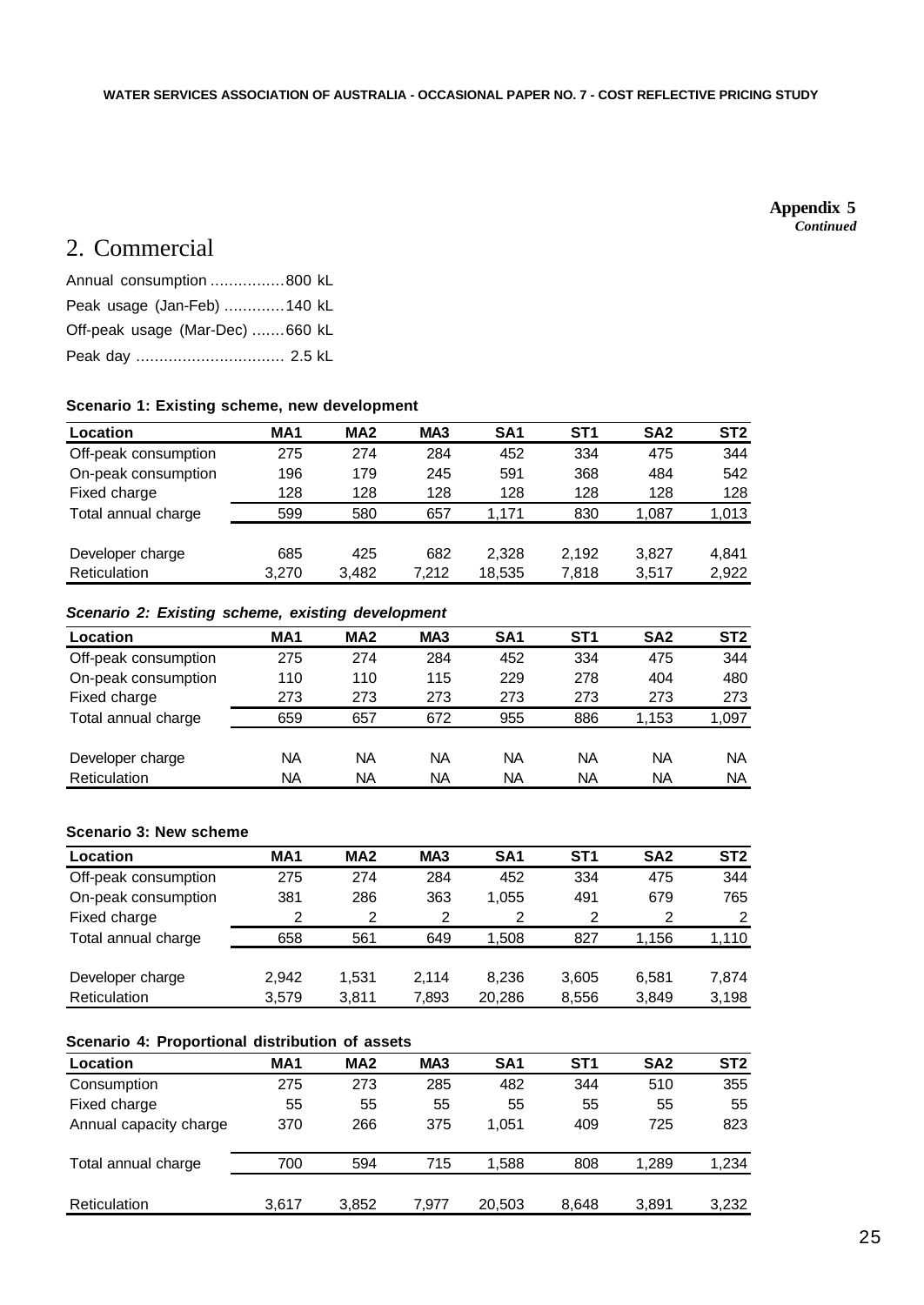*Continued*

## 3. Major Consumer

| Annual consumption  100,000 kL      |        |
|-------------------------------------|--------|
| Peak usage (Jan-Feb)  17,000 kL     |        |
| Off-peak usage (Mar-Dec)  83,000 kL |        |
|                                     | 280 kL |

**Administrative costs** As a major consumer, additional costs (\$4,900) have been included to account for business development, customer account management and legal requirements.

## **Scenario 1: Existing scheme, new development**

| Location             | MA <sub>1</sub> | MA <sub>2</sub> | MA <sub>3</sub> | SA <sub>1</sub> | ST1     | SA <sub>2</sub> | ST <sub>2</sub> |
|----------------------|-----------------|-----------------|-----------------|-----------------|---------|-----------------|-----------------|
| Off-peak consumption | 28.576          | 28.403          | 29.501          | 46,862          | 34.700  | 49.307          | 35,684          |
| On-peak consumption  | 23.765          | 21,690          | 29.807          | 71,820          | 44.677  | 58.773          | 65,764          |
| Fixed charge         | 5,028           | 5,028           | 5,028           | 5,028           | 5,028   | 5,028           | 5,028           |
| Total annual charge  | 57,368          | 55.120          | 64,336          | 123,710         | 84.404  | 113.107         | 106,476         |
|                      |                 |                 |                 |                 |         |                 |                 |
| Developer charge     | 76.765          | 47,639          | 76,331          | 260,731         | 245.486 | 428,595         | 542.154         |

### *Scenario 2: Existing scheme, existing development*

| <b>Location</b>      | MA <sub>1</sub> | MA <sub>2</sub> | MA <sub>3</sub> | SA <sub>1</sub> | ST <sub>1</sub> | SA <sub>2</sub> | ST <sub>2</sub> |
|----------------------|-----------------|-----------------|-----------------|-----------------|-----------------|-----------------|-----------------|
| Off-peak consumption | 28.576          | 28.403          | 29.501          | 46.862          | 34.700          | 49.307          | 35,684          |
| On-peak consumption  | 13.416          | 13.407          | 13.923          | 27.867          | 33,736          | 49.105          | 58,288          |
| Fixed charge         | 5,173           | 5.173           | 5,173           | 5,173           | 5,173           | 5,173           | 5,173           |
| Total annual charge  | 47,165          | 46,983          | 48,597          | 79,903          | 73,610          | 103,585         | 99,145          |
|                      |                 |                 |                 |                 |                 |                 |                 |
| Developer charge     | NA              | NA              | NA              | NA              | NA              | NA              | NA              |

### **Scenario 3: New scheme**

| Location             | MA <sub>1</sub> | MA <sub>2</sub> | MA <sub>3</sub> | SA <sub>1</sub> | ST <sub>1</sub> | SA <sub>2</sub> | ST <sub>2</sub> |
|----------------------|-----------------|-----------------|-----------------|-----------------|-----------------|-----------------|-----------------|
| Off-peak consumption | 28.576          | 28.403          | 29.501          | 46.862          | 34.700          | 49.307          | 35.684          |
| On-peak consumption  | 46.243          | 34.671          | 44.026          | 128.094         | 59.608          | 82.401          | 92,868          |
| Fixed charge         | 4,902           | 4,902           | 4.902           | 4,902           | 4,902           | 4.902           | 4,902           |
| Total annual charge  | 79.721          | 67.976          | 78.429          | 179.858         | 99.210          | 136.610         | 133,454         |
|                      |                 |                 |                 |                 |                 |                 |                 |
| Developer charge     | 329.453         | 171.417         | 236.712         | 922.397         | 403,766         | 737.078         | 881.902         |

## **Scenario 4: Proportional distribution of assets**

| Location               | MA1    | MA <sub>2</sub> | MA <sub>3</sub> | SA1     | ST <sub>1</sub> | SA <sub>2</sub> | ST <sub>2</sub> |
|------------------------|--------|-----------------|-----------------|---------|-----------------|-----------------|-----------------|
| Consumption            | 29.228 | 29,020          | 30,343          | 51.260  | 36,607          | 54,205          | 37,793          |
| Fixed charge           | 4.955  | 4.955           | 4.955           | 4.955   | 4.955           | 4.955           | 4.955           |
| Annual capacity charge | 41.446 | 29.783          | 42.018          | 117.703 | 45.796          | 81.155          | 92,202          |
| Total annual charge    | 75,630 | 63,758          | 77,316          | 173,918 | 87,358          | 140,315         | 134,950         |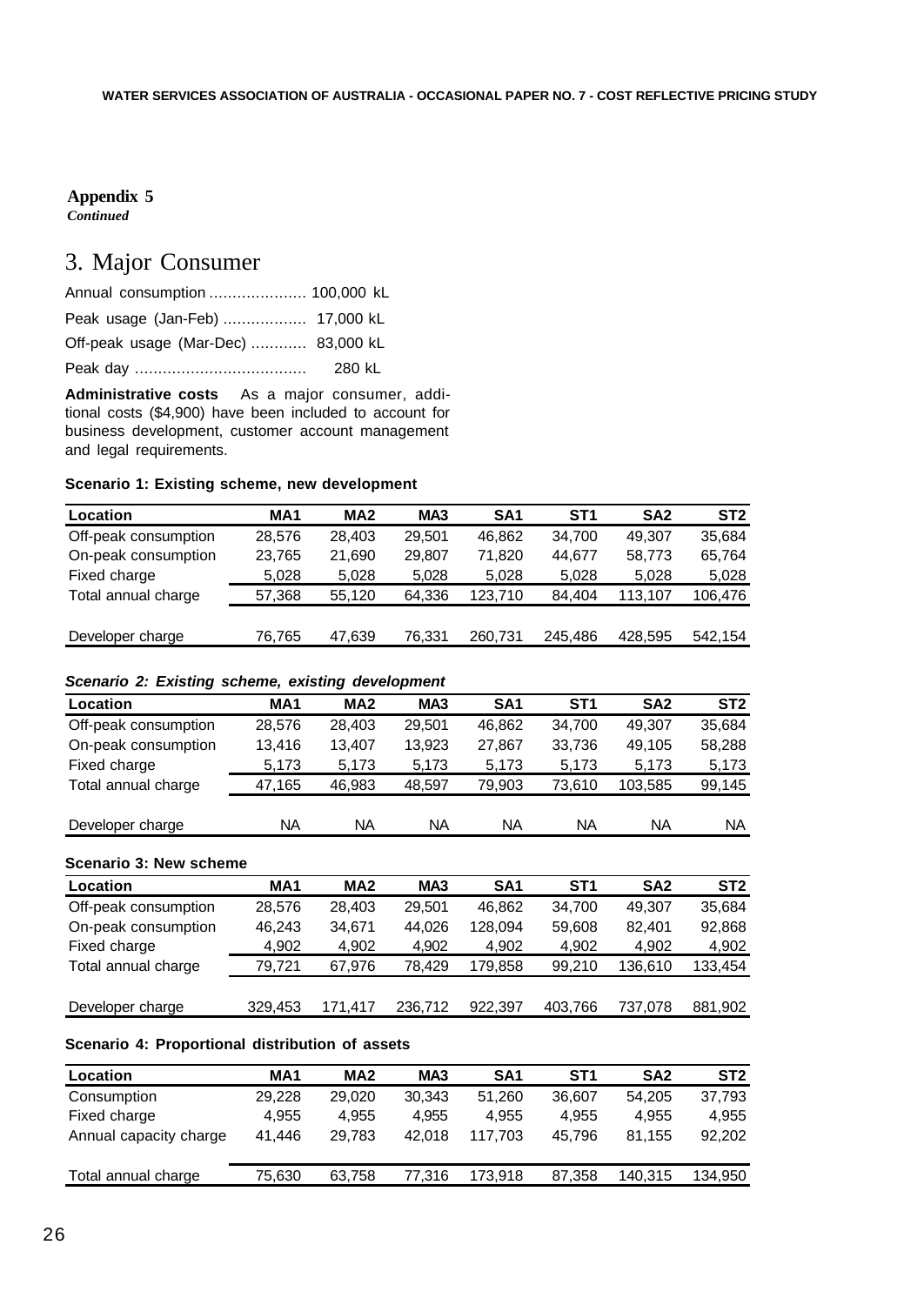## Movement in customer charges

A new development in an existing scheme (Scenario 1) would see approximately 80% of customer bills contained to movements of +40% to -30% with non-residential customers being the primary winners.

Due to the significant fixed charge for sunk assets (ie costs that are no longer related to usage), the efficient pricing approach for customers in an existing developed area (Scenario 2) would see over 70% of bills (predominantly residential customers who pay a relatively low fixed charge) increase between 20% and 40%. Non-residential customers on the minimum fixed charge (more than double the residential fixed charge) would largely see a drop of 20% to 30%. Customers who face extremely high charges under the current system will have the most significant decrease in their bill.

The new scheme model (Scenario 3) and the proportional distribution model (Scenario 4) generate similar increases and reductions as the underlying allocation of costs is similar (the capacity charge is essentially a surrogate for the developer and peak charges). Under these models the spread of total bill movements is broadened, such that approximately 80% of customer bills will move by +/ -60%.

A detailed breakup is shown in the charts below.

## Residential



**Scenario 1 Residential: Efficient Pricing - Existing Scheme, New Development**

**Scenario 3 Residential: New Scheme / Proportional Distribution**



**Scenario 2 Residential: Efficient Pricing - Existing Scheme, Existing Development**



**Scenario 4 Residential: Proportional Distribution - Capacity Charge**